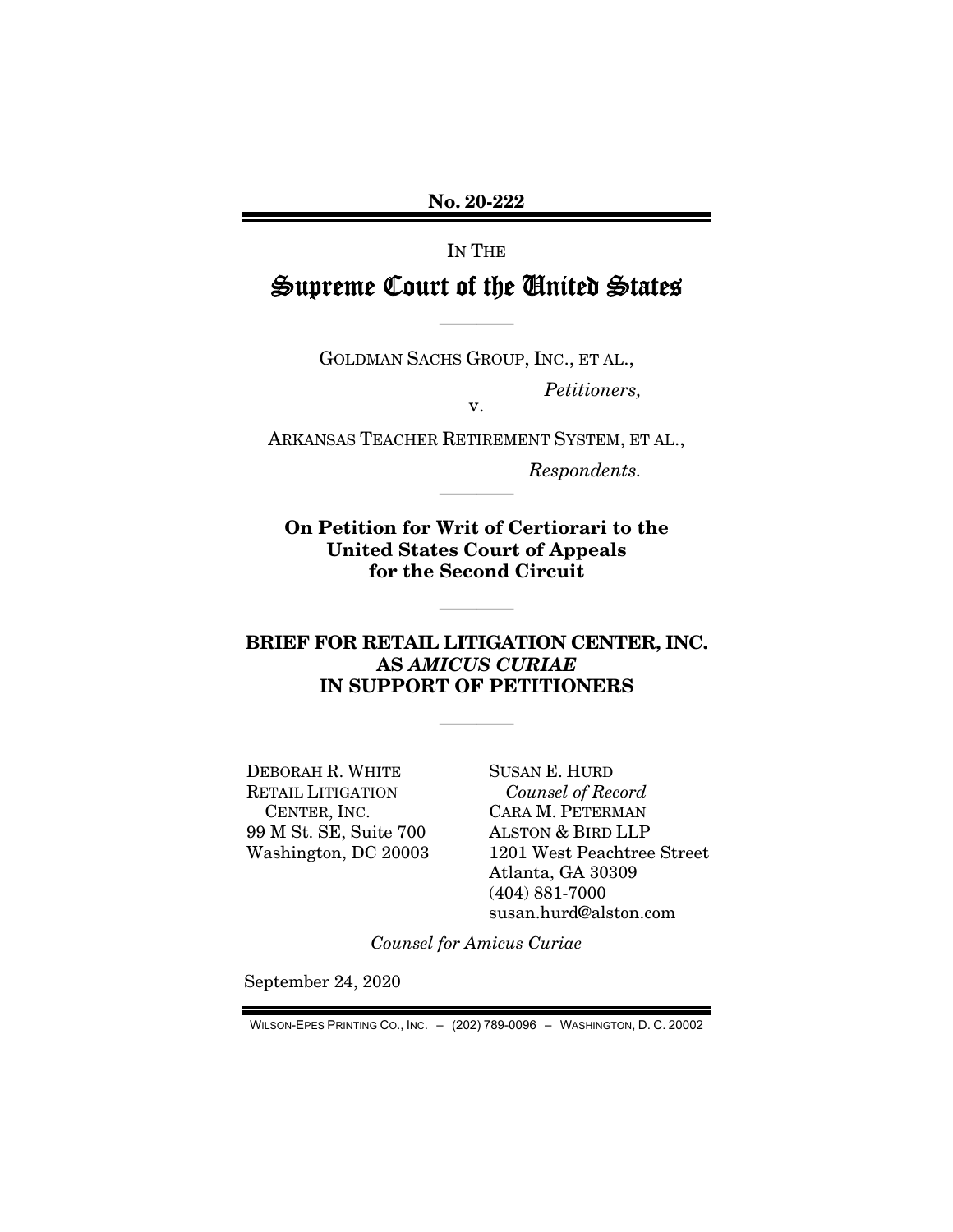# TABLE OF CONTENTS

| ۰, |
|----|
|----|

| TABLE OF AUTHORITIES                                                                                                                                                                                                                           | iii            |
|------------------------------------------------------------------------------------------------------------------------------------------------------------------------------------------------------------------------------------------------|----------------|
| INTEREST OF AMICUS CURIAE                                                                                                                                                                                                                      | 1              |
| SUMMARY OF ARGUMENT                                                                                                                                                                                                                            | $\overline{2}$ |
|                                                                                                                                                                                                                                                | 5              |
| I. THE SECOND CIRCUIT'S DECISION<br>VIOLATES THIS COURT'S MANDATE<br>THAT DEFENDANTS BE AFFORDED<br>A MEANINGFUL OPPORTUNITY TO<br>REBUT THE BASIC PRESUMPTION<br>AT CLASS CERTIFICATION.                                                      | 5              |
| A. Defendants Must be Permitted to<br>Offer at Class Certification "Any" Evi-<br>dence that "Severs the Link" Between<br>an Alleged Misrepresentation and                                                                                      | 5              |
| B. Plaintiffs' Invocation of the Inflation<br>Maintenance Theory Significantly In-<br>creases the Burden on Defendants to<br>Rebut the Basic Presumption and Has<br>Recently Led to a Number of Signifi-<br>cant Settlements Against Retailers | 7              |
| C. The Second Circuit Contravened<br>Halliburton II in Prohibiting Peti-<br>tioners' Evidence that Generic and<br>Aspirational Statements Could Not<br>Have Artificially Maintained Share                                                      |                |
|                                                                                                                                                                                                                                                | 11             |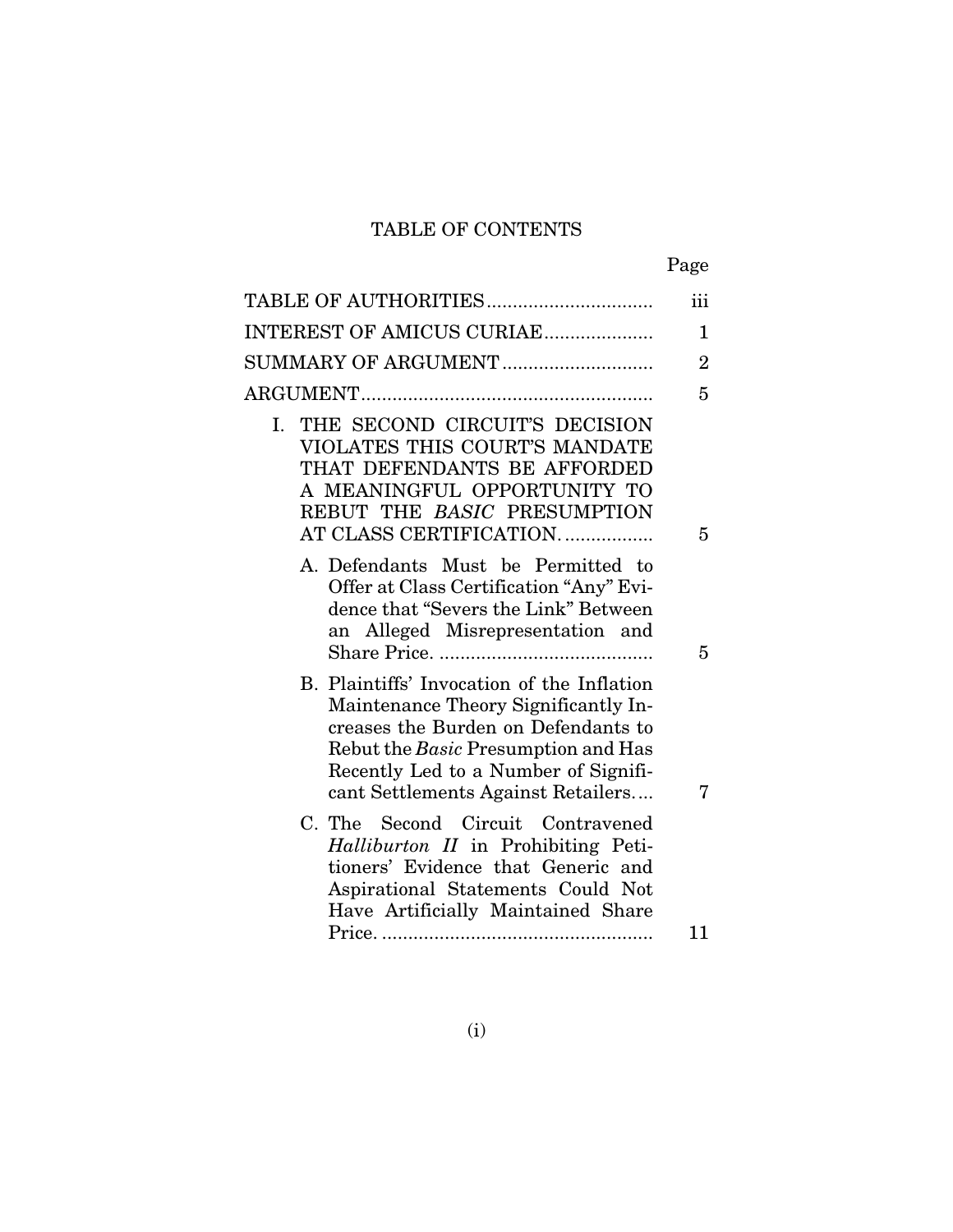# TABLE OF CONTENTS—Continued

Page

| II. AS "SOCIAL RESPONSIBILITY" DIS- |    |
|-------------------------------------|----|
| CLOSURES EXPAND, SO TOO DOES        |    |
| LIABILITY RISK UNDER THE            |    |
| SECOND CIRCUIT'S DECISION           | 15 |
|                                     | 20 |

ii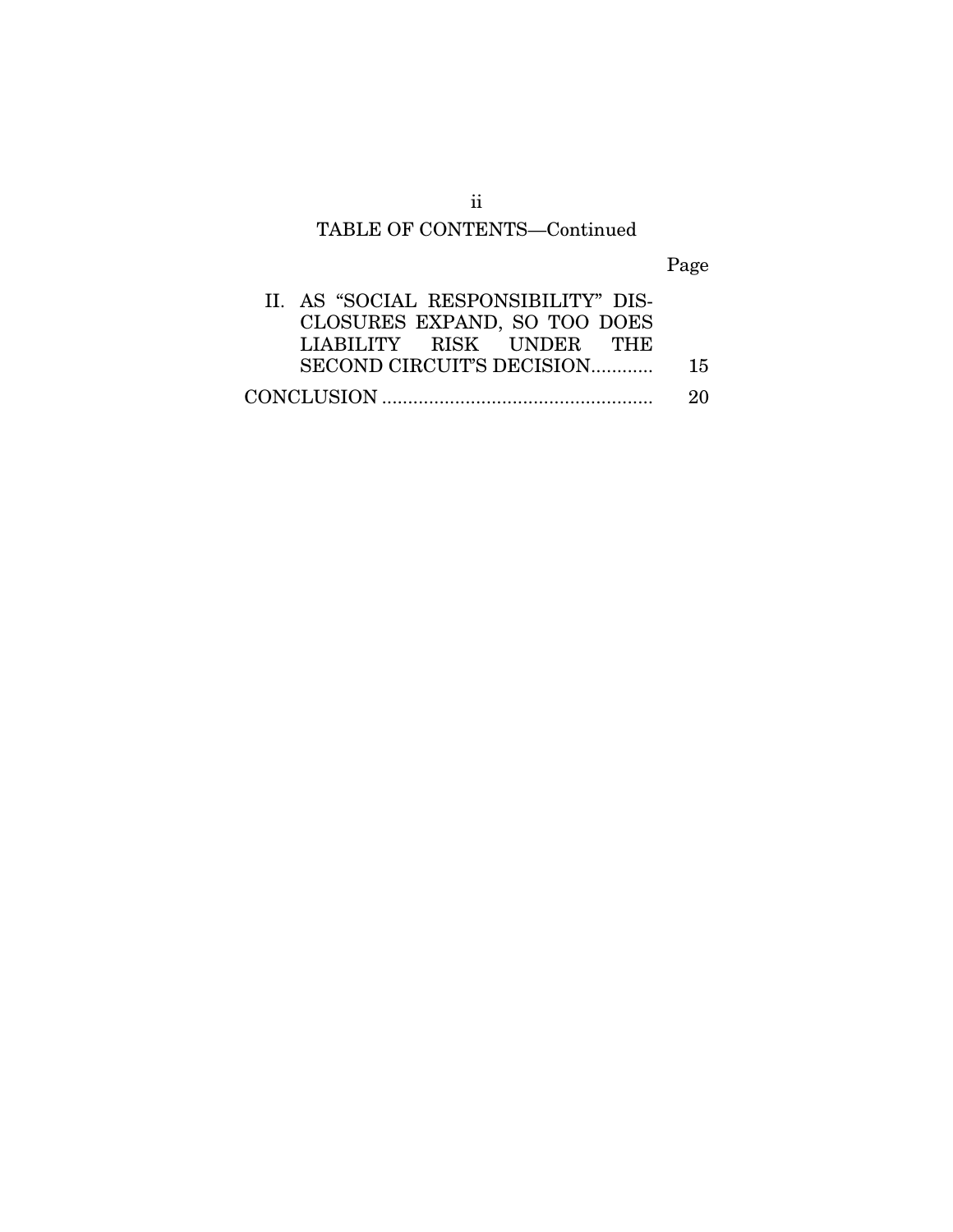## iii TABLE OF AUTHORITIES

# CASES Page(s)

| Amgen Inc. v. Conn. Ret. Plans &<br>Trust Funds,                                                                 |    |
|------------------------------------------------------------------------------------------------------------------|----|
|                                                                                                                  | 13 |
| Basic Inc. v. Levinson,                                                                                          |    |
| Cent. Bank of Denver, N.A. v. First<br>Interstate Bank of Denver, N.A.,                                          | 5  |
| Comcast Corp. v. Behrend,                                                                                        | 13 |
| Coopers & Lybrand v. Livesay,                                                                                    | 3  |
| Dura Pharms., Inc. v. Broudo,                                                                                    | 5  |
| Falat v. Sacks,<br>Civ. No. 20-01782                                                                             | 19 |
| Halliburton Co. v. Erica P. John<br>Fund, Inc.,                                                                  |    |
| <b>IBEW</b> Local 98 Pension Fund v.<br>Best Buy Co.,                                                            |    |
| Civ. No. 11-429, 2014 U.S. Dist. LEXIS<br>108409 (D. Minn. Aug. 6, 2014), rev'd,<br>818 F.3d 775 (8th Cir. 2016) | 10 |
| In re Equifax Inc. Sec. Litig.,<br>Civ. No. 17-03463                                                             |    |
|                                                                                                                  | 18 |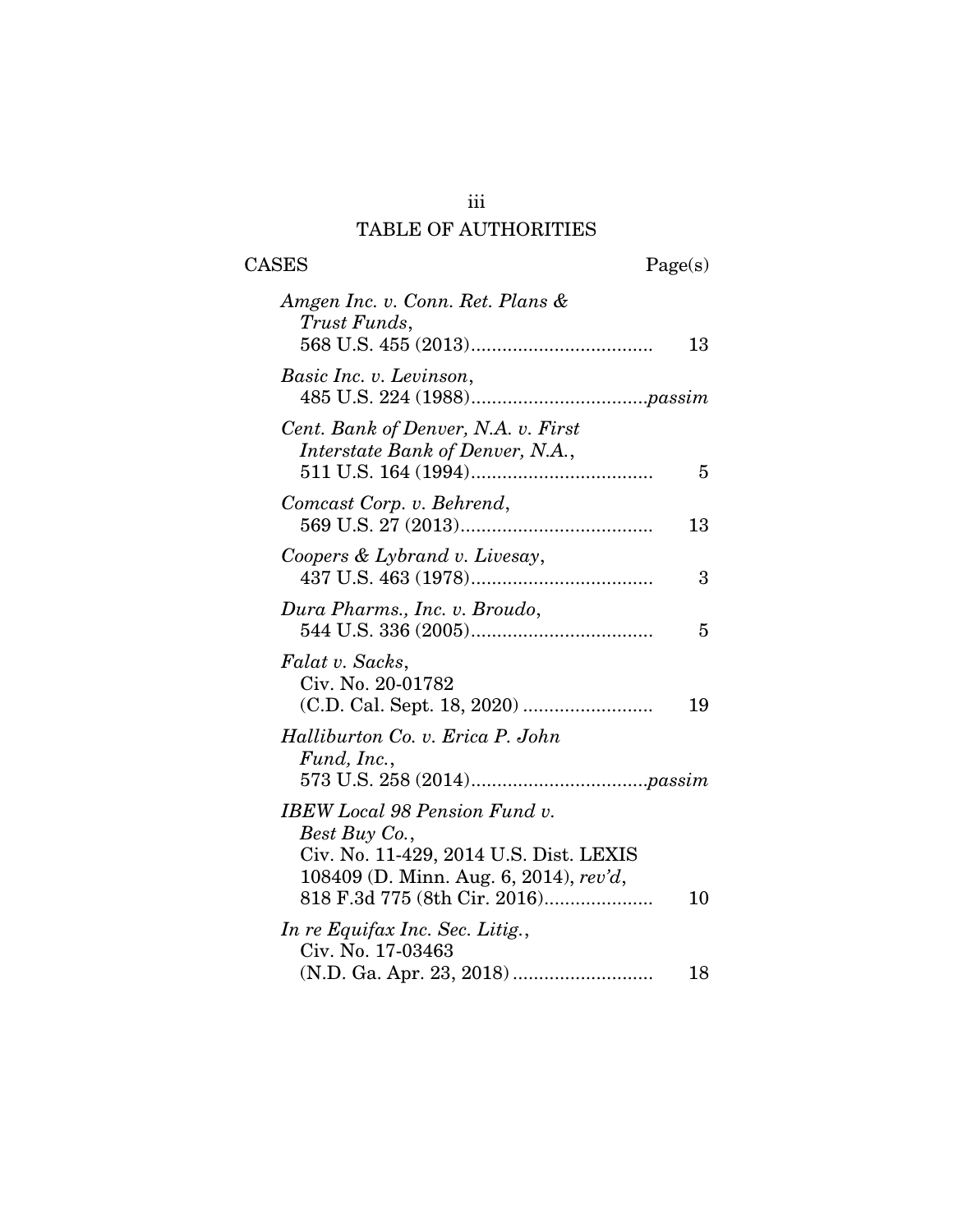| In re Signet Jewelers Ltd. Sec. Litig.,<br>Civ. No. 16-6728, 2019 U.S. Dist. LEXIS                                |    |
|-------------------------------------------------------------------------------------------------------------------|----|
| Kiger v. Mollenkopf,<br>Civ. No. 20-1355                                                                          | 19 |
| Kirtsaeng v. John Wiley & Sons, Inc.,                                                                             | 1  |
| Klein v. Ellison,<br>Civ. No. 20-04439                                                                            | 19 |
| Lee v. Fisher,<br>Civ. No. 20-06163                                                                               | 18 |
| Marcus v. J.C. Penney Co.,<br>Civ. No. 13-736, 2017 U.S. Dist. LEXIS<br>33257 (E.D. Tex. Mar. 8, 2017)            | 9  |
| Pirnik v. Fiat Chrysler Autos., N.V.,<br>327 F.R.D. 38 (S.D.N.Y. 2018)                                            | 10 |
| SEB Inv. Mgmt. AB v. Symantec Corp.,<br>Civ. No. 18-02902, 2020 U.S. Dist.<br>LEXIS 81661 (N.D. Cal. May 8, 2020) | 10 |
| South Dakota v. Wayfair, Inc.,                                                                                    | 1  |
| Stoneridge Inv. Partners, LLC v.<br>Scientific-Atlanta, Inc.,                                                     | 5  |

iv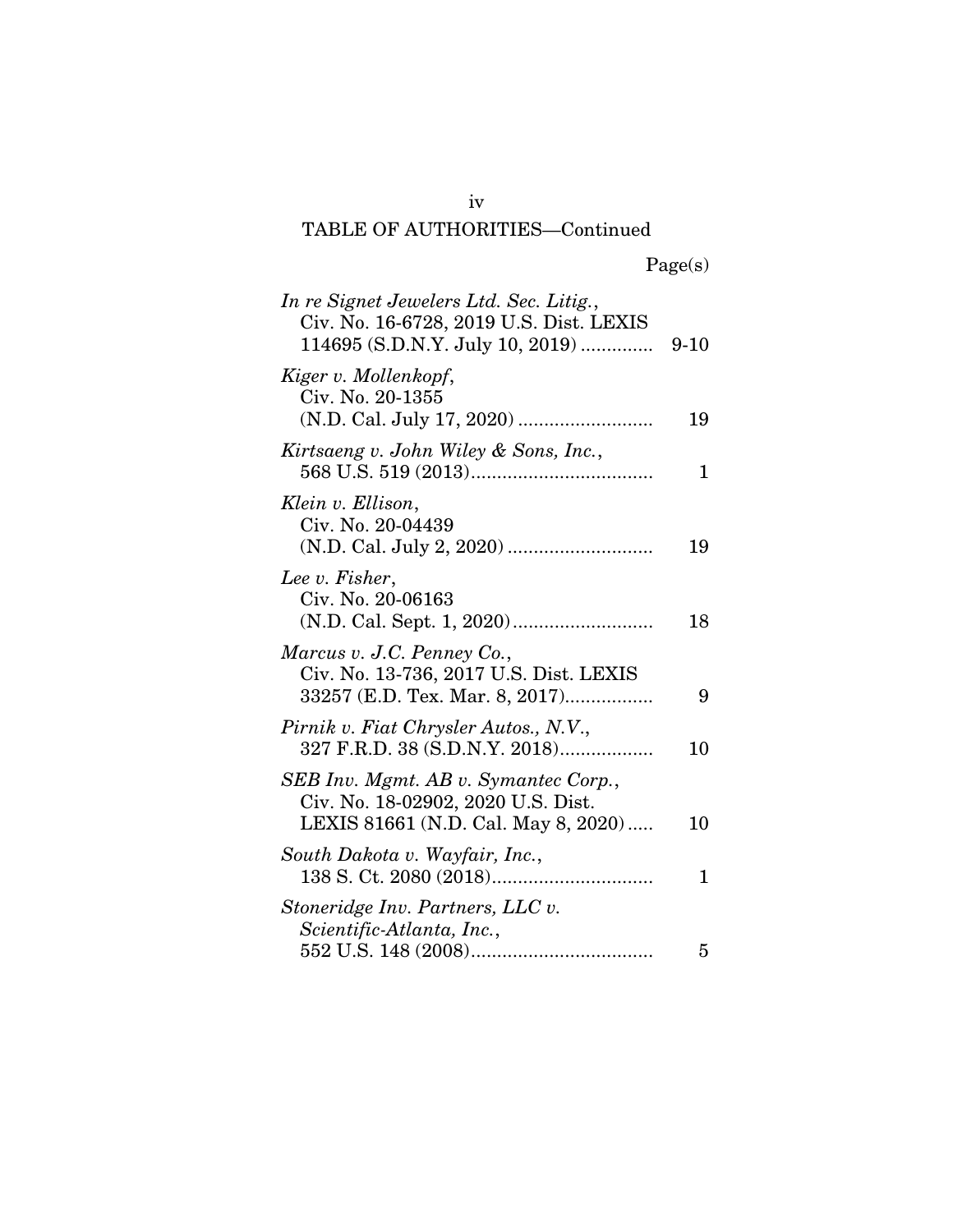| Wal-Mart Stores, Inc. v. Dukes,                                                                                                                        | 13 |
|--------------------------------------------------------------------------------------------------------------------------------------------------------|----|
| Willis v. Big Lots, Inc.,<br>242 F. Supp. 3d 634 (S.D. Ohio 2017)                                                                                      | 9  |
| Willis v. Big Lots, Inc.,<br>Civ. No. 12-604                                                                                                           | 9  |
| STATUTES AND REGULATIONS                                                                                                                               |    |
| Securities Exchange Act of 1934, $\S$ 10(b),                                                                                                           |    |
| S.E.C. Rule 10b-5, 17 C.F.R. § 240.10b-5                                                                                                               | 5  |
| <b>RULES</b>                                                                                                                                           |    |
|                                                                                                                                                        |    |
|                                                                                                                                                        | 8  |
| <b>OTHER AUTHORITIES</b>                                                                                                                               |    |
| Cornerstone Research, Securities Class<br>Action Filings: 2019 Year in Review<br>$(2020)$ , https://tinyurl.com/y7c7kmbh                               | 14 |
| John Streur, Corporations and Investors<br>Must Do More to Combat Racism, Calvert<br>Impact Blog $\mu$ June 2, 2020),<br>https://tinyurl.com/y5g9 ablx | 17 |
| Kevin LaCroix, Rare Securities Class<br>Action Lawsuit Trial Results in Partial<br>Verdict for Plaintiffs, D&O Diary (Feb. 5,                          |    |
| 2019), https://tinyurl.com/y57mfqvu                                                                                                                    | 14 |

v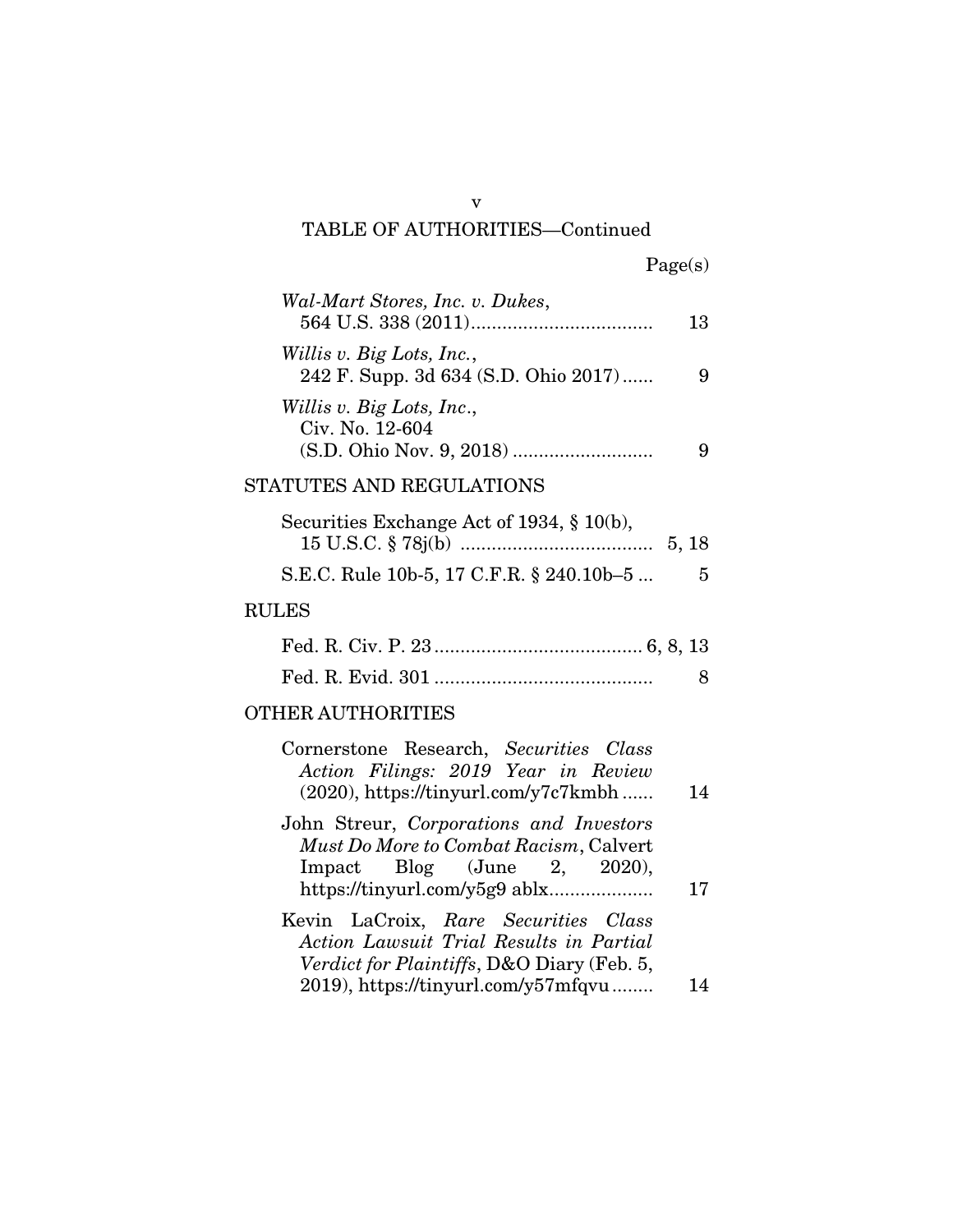| Leah Rozin, ESG Risks Trickle into<br>Financial Filings (Oct. 21, 2019),<br>https://tinyurl.com/y56u29f5                                                                                                      | 17 |
|---------------------------------------------------------------------------------------------------------------------------------------------------------------------------------------------------------------|----|
| Letter from Cyrus Taraporevala, President<br>& CEO of State Street Global Advisors<br>(Jan. 28, 2020),                                                                                                        | 16 |
| Letter from Larry Fink, CEO and<br>Chairman of BlackRock, Inc. (Jan. 28,<br>2020), https://tiny url.com/ycluszll                                                                                              | 16 |
| Note, Congress, the Supreme Court, and the<br>Rise of Securities-Fraud Class Actions,<br>132 Harv. L. Rev. 1067 (2019)                                                                                        | 7  |
| Recommendation from the Investor-as-<br>Owner Subcommittee of the SEC<br><b>Investor Advisory Committee Relating to</b><br>Disclosure (May 14, 2020),<br>$_{\rm{ESG}}$<br>https://tinyurl.com/yy4r53wx 15, 16 |    |
| Ross Kerber & Simon Jessop, The Heat's on<br>Corporate America to Reveal Racial<br>Diversity Data, Reuters (July 2, 2020),                                                                                    | 17 |
| <b>Stanford Law School, Securities Class</b><br>Action Clearinghouse,<br>https://tinyurl.com/y58lwf2l (last visited                                                                                           | 14 |

vi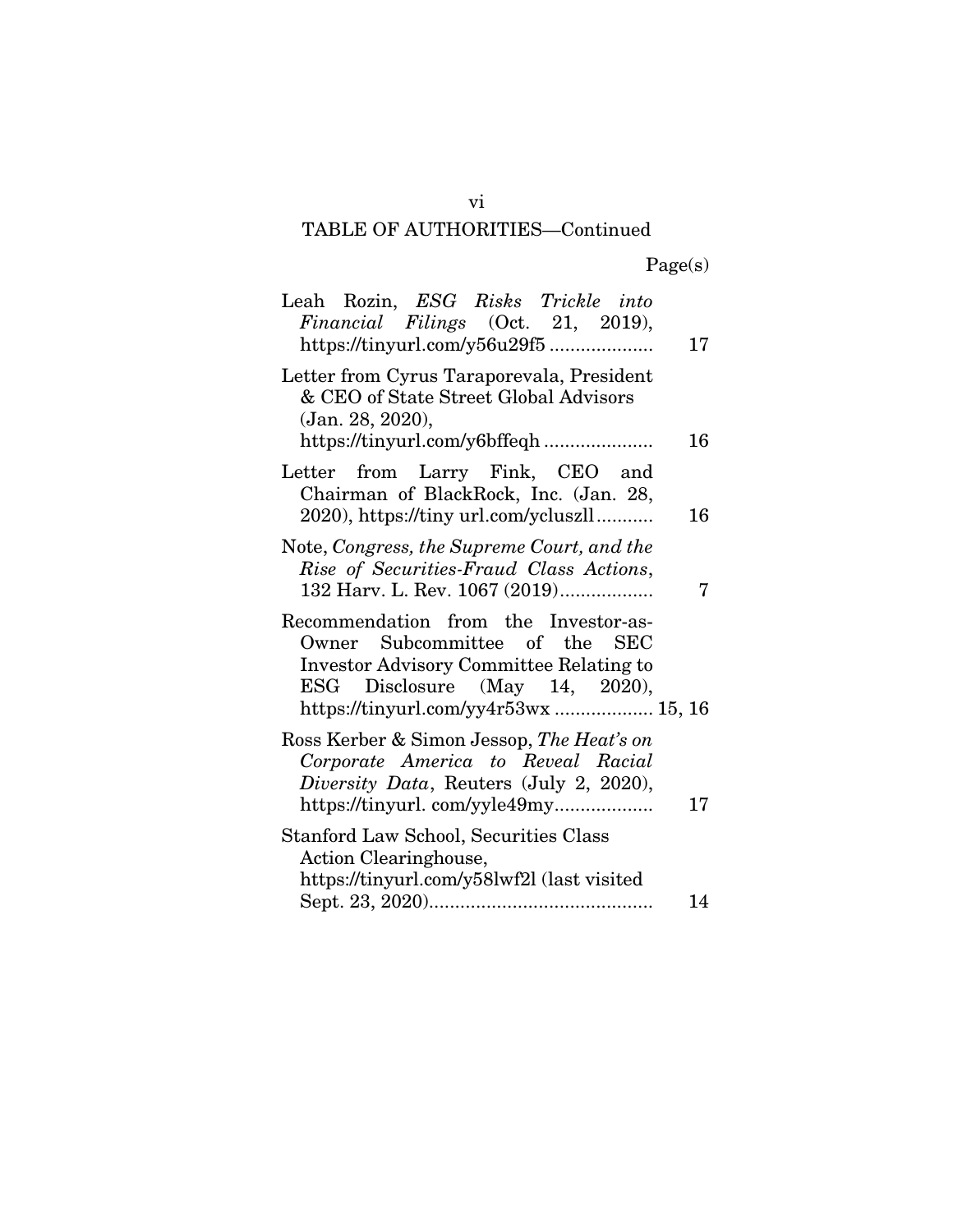Page(s)

| T. Rowe Price, Sustainable Investing:   |    |
|-----------------------------------------|----|
| Environmental, Social and Governance    |    |
| 2019 Report (April 2020),               |    |
|                                         | 16 |
| White & Case, "ESG Disclosure Trends in |    |
| SEC Filings" (Aug. 13, 2020),           |    |
| https://tinyurl.com/y2m474kd            | 17 |
|                                         |    |

vii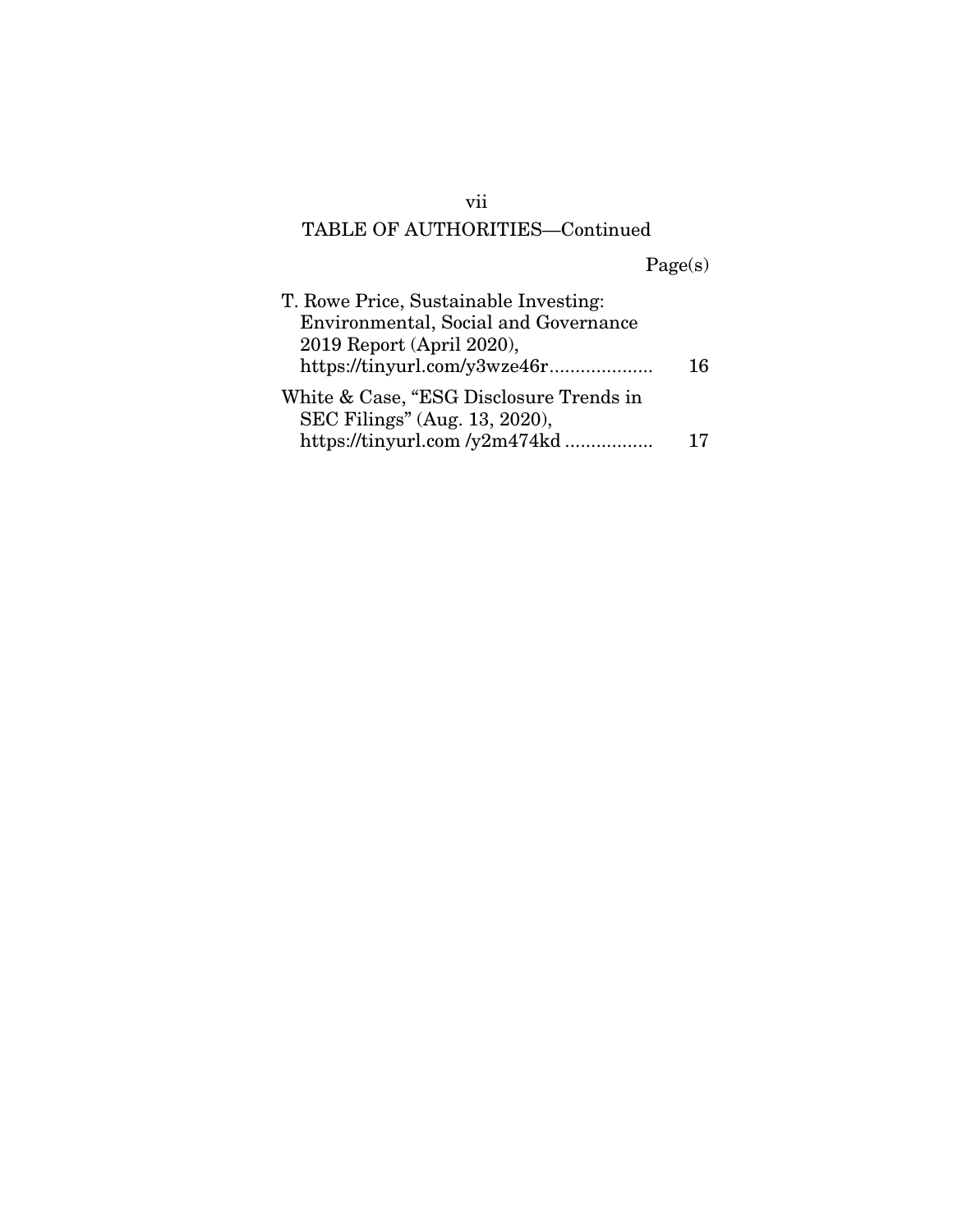#### INTEREST OF AMICUS CURIAE<sup>1</sup>

The Retail Litigation Center, Inc. ("RLC") is the only trade organization dedicated to representing the retail industry in the courts. The RLC's members include many of the country's largest and most innovative national and regional retailers. Collectively, they employ millions of workers throughout the United States, provide goods and services to tens of millions of consumers, and account for tens of billions of dollars in annual sales. The RLC seeks to provide courts with retail-industry perspectives on important legal issues impacting its members, and to highlight the potential industry-wide consequences of significant pending cases. Since its founding in 2010, the RLC has participated as *amicus curiae* in more than 150 judicial proceedings of importance to retailers. Its amicus briefs have been favorably cited by multiple courts, including this Court. *See, e.g.*, *South Dakota v. Wayfair, Inc.*, 138 S. Ct. 2080, 2097 (2018); *Kirtsaeng v. John Wiley & Sons, Inc.*, 568 U.S. 519, 542 (2013).

The RLC and its publicly-traded members have a substantial interest in the outcome of this case. The Second Circuit's decision allows plaintiffs in securities class actions to obtain class certification based on nothing more than generic aspirational statements that did not impact the share price when made. This "fasttrack" to class certification will increase pressure on defendants to settle, regardless of the merits. The risk of significant liability is further heightened in the current era in which publicly-traded companies, such

<sup>1</sup> Pursuant to Rule 37.6, no counsel for any party authored this brief in whole or in part, nor did any party or counsel for a party make a monetary contribution to fund the brief's preparation or submission. Counsel of record for all parties received timely notice of and consented in writing to this filing.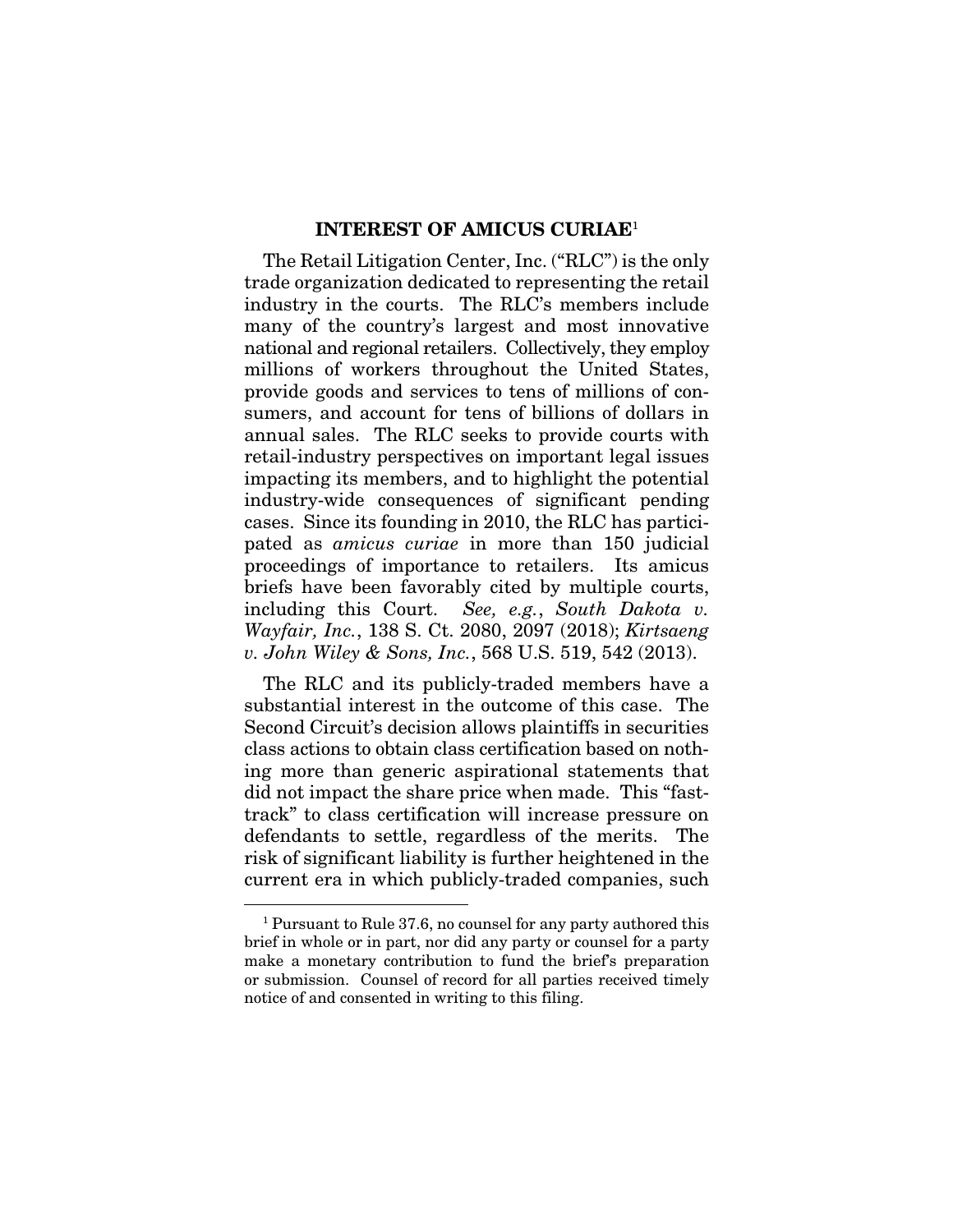as the RLC's members, are increasingly pressured by shareholders to speak to various Environmental, Social and Governance (ESG) goals. Indeed, studies show that a substantial majority of the largest publicly-traded companies in the United States have significantly increased their ESG disclosures in the past two years. Under the Second Circuit's ruling, these forward-looking aspirational statements could improperly subject wellintentioned public companies, such as RLC members, to unwarranted litigation with potentially harmful results.

### SUMMARY OF ARGUMENT

This case offers a rare opportunity for the Court to answer an important question that routinely arises at the certification stage of securities class actions: what evidence may a defendant use to rebut the presumption of class-wide reliance on a defendant's alleged misrepresentation that may be available to an investor class under *Basic Inc. v. Levinson*, 485 U.S. 224 (1988).

Six years ago, this Court reiterated that defendants must be given the opportunity to rebut the *Basic* presumption at class certification, including by offering direct or indirect evidence to show "that the alleged misrepresentation did not, for whatever reason, actually affect the [stock's] market price." *Halliburton Co. v. Erica P. John Fund, Inc.*, 573 U.S. 258, 269 (2014) ("*Halliburton II*"). Petitioners here met that burden by demonstrating through expert testimony and event studies that the market did not react to Goldman Sachs' generic and aspirational statements concerning the company's Business Principles that served as the basis of Respondents' fraud claims, and similarly did not react when the existence of Goldman's purported conflicts of interest was discussed publicly on 36 separate dates throughout the class period. Pet. App. 10a.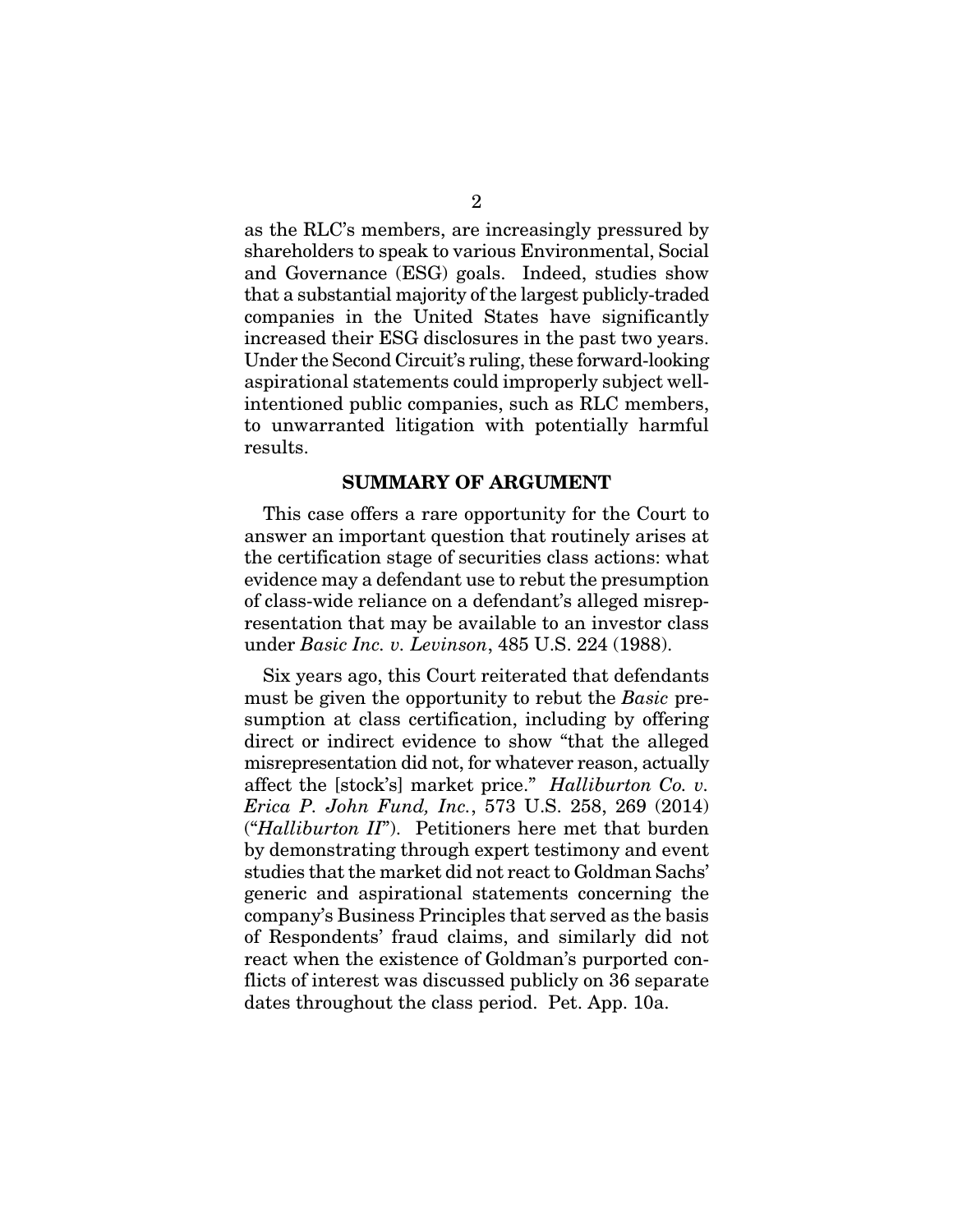In the face of this overwhelming evidence demonstrating no connection between the company's share price and the alleged misstatements, the Second Circuit erred in affirming class certification. Moreover, by declining to consider Petitioners' evidence that the company's generic and aspirational statements could not, by their very nature, have impacted the share price, the Second Circuit contravened this Court's holdings in *Basic* and *Halliburton II* that "*[a]ny* showing that severs the link between the alleged misrepresentation and [] the price received (or paid) by the plaintiff . . . will be sufficient to rebut the presumption of reliance." *Basic*, 485 U.S. 248 (emphasis added); *Halliburton II*, 573 U.S. at 281.

The Second Circuit's decision will have a significant and lasting impact on the country's public companies. Absent intervention by the Court, public-company defendants will face an increased risk of being sued over generic statements, which do not themselves impact the trading price of the stock, and also face a virtually assured certification of the resulting shareholder class. Unfortunately, most companies will likely choose to settle under such circumstances rather than engage in costly and prolonged litigation in the hopes that "the wrongs" in the case will be righted at summary judgment or trial. *See Coopers & Lybrand v. Livesay*, 437 U.S. 463, 476 (1978) ("Certification of a large class may so increase the defendant's potential damages liability and litigation costs that [it] may find it economically prudent to settle and to abandon a meritorious defense.").

The Second Circuit's decision is particularly troubling in light of recent investor demands for additional aspirational disclosures like those at issue here. As the studies discussed herein demonstrate, many public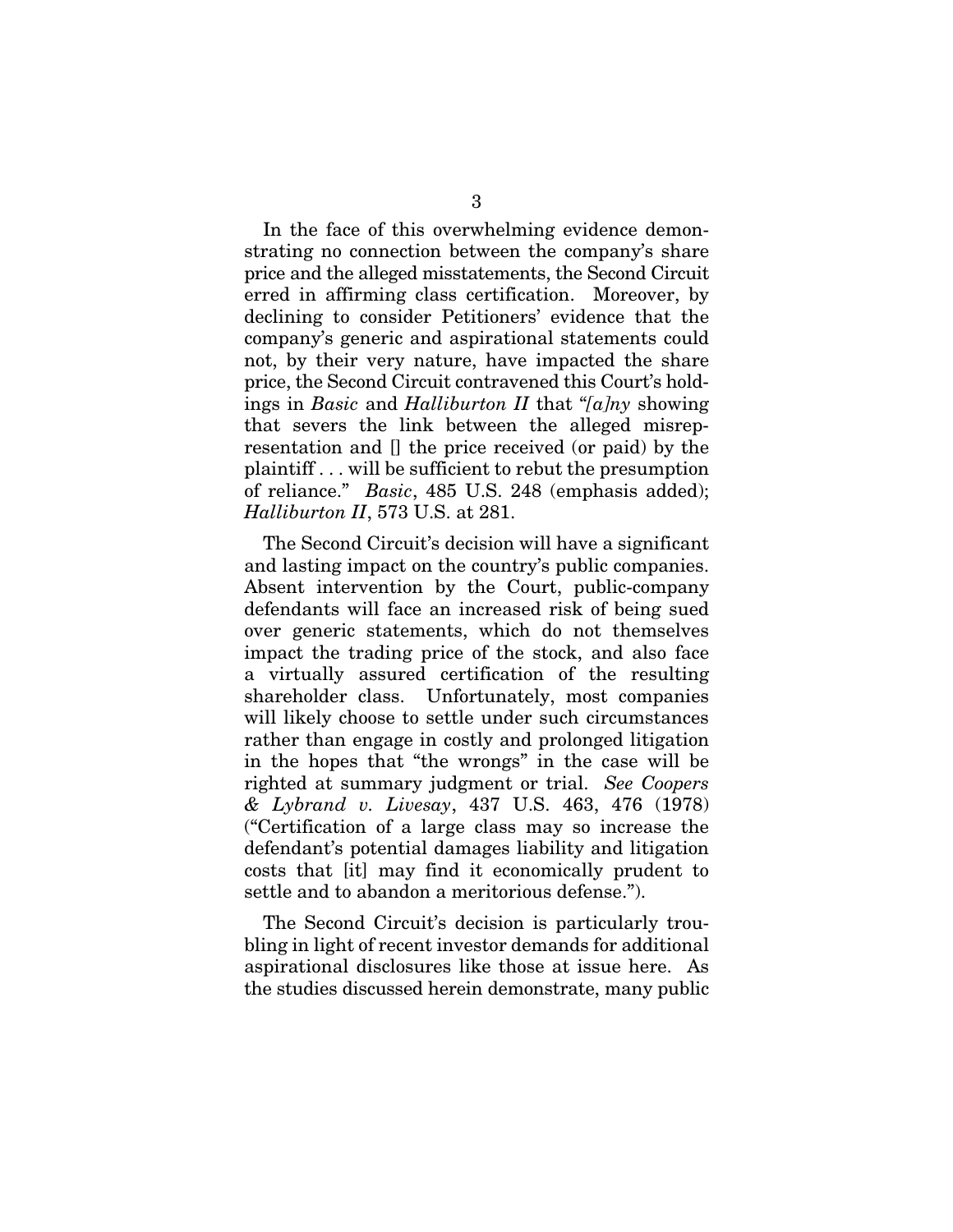companies—including RLC members—have responded to investor demands for broader disclosures related to their "social responsibility" efforts. But by doing so, they risk exposure to additional liability under the Second Circuit's holding that the nature of an alleged misstatement cannot be considered at class certification. This appeal, thus, has broad potential implications beyond the financial industry.

The Court should grant review to clarify that evidence of no price impact when statements are first issued and when the "truth" is first disclosed to the market is sufficient to rebut the presumption of reliance at class certification. Review is necessary to correct the Second Circuit's erroneous holding that the generic and aspirational nature of alleged misstatements may not be considered at class certification and to curtail additional vexatious litigation against the nation's public companies based solely on aspirational statements.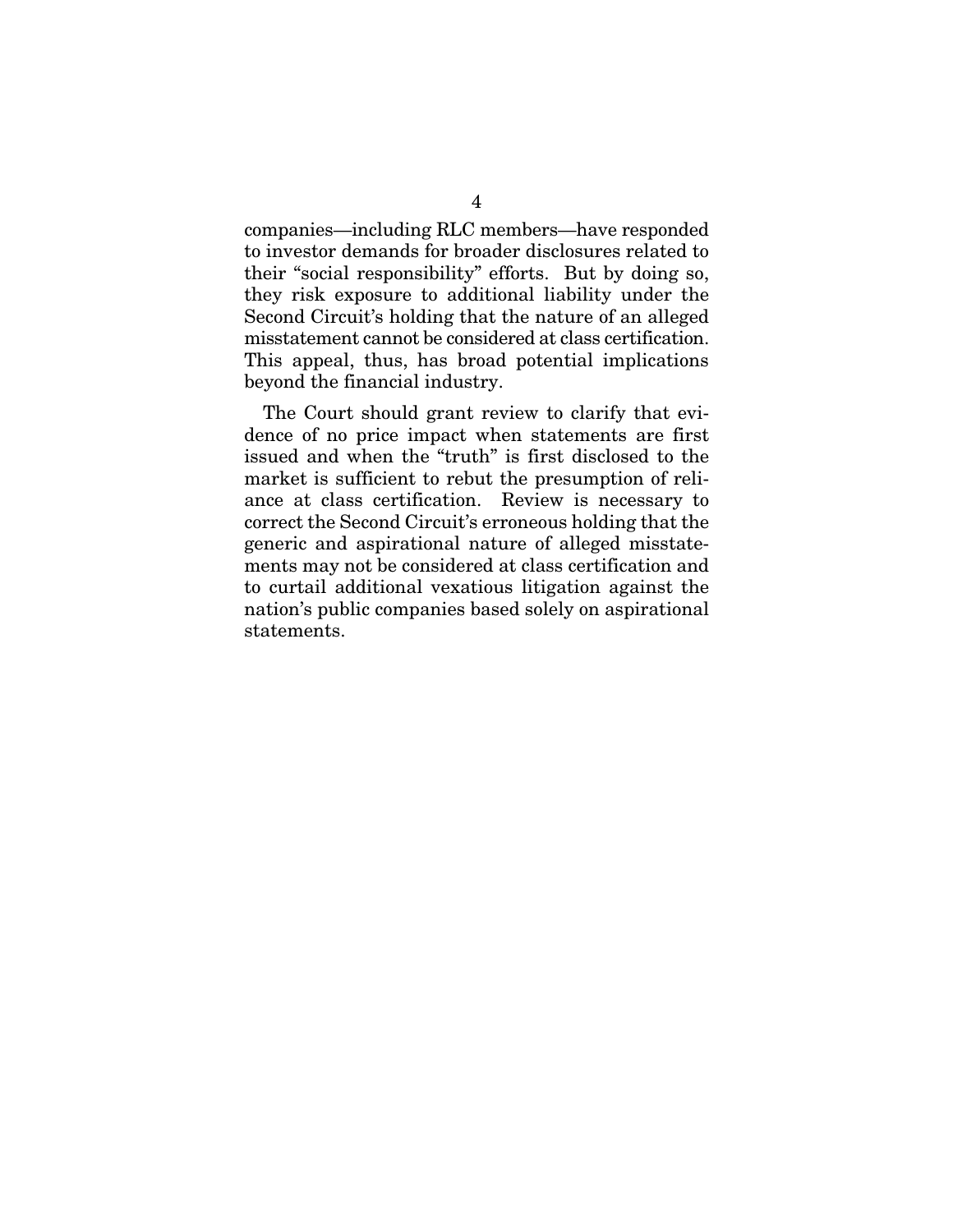#### ARGUMENT

- I. THE SECOND CIRCUIT'S DECISION VIO-LATES THIS COURT'S MANDATE THAT DEFENDANTS BE AFFORDED A MEAN-INGFUL OPPORTUNITY TO REBUT THE *BASIC* PRESUMPTION AT CLASS CERTIFICATION.
	- A. Defendants Must be Permitted to Offer at Class Certification "Any" Evidence that "Severs the Link" Between an Alleged Misrepresentation and Share Price.

Reliance on an alleged misstatement is a fundamental element of every private securities action brought under Section 10(b) of the Securities Exchange Act of 1934, 15 U.S.C. § 78j(b), and Rule 10b-5 promulgated thereunder, 17 C.F.R. § 240.106-5. *See Dura Pharms., Inc. v. Broudo*, 544 U.S. 336, 341-42 (2005). Proof of reliance is an essential safeguard against abusive litigation and helps enforce "'the careful limits on 10b-5 recovery mandated by'" this Court's precedent. *Stoneridge Inv. Partners, LLC v. Scientific-Atlanta, Inc.*, 552 U.S. 148, 157 (2008) (quoting *Cent. Bank of Denver, N.A. v. First Interstate Bank of Denver, N.A.*, 511 U.S. 164, 180 (1994)).

*Basic* held that a presumption of class-wide reliance may exist based on the theory that, if a company's stock trades in an efficient market, the stock price will reflect all material publicly-available information, including any material misrepresentations. 485 U.S. at 244. Essential to the *Basic* framework, however, was the recognition that the alleged misstatements would actually cause some quantifiable level of artificial inflation in the trading price of the stock, or what is now commonly referred to as "price impact." *Id.* at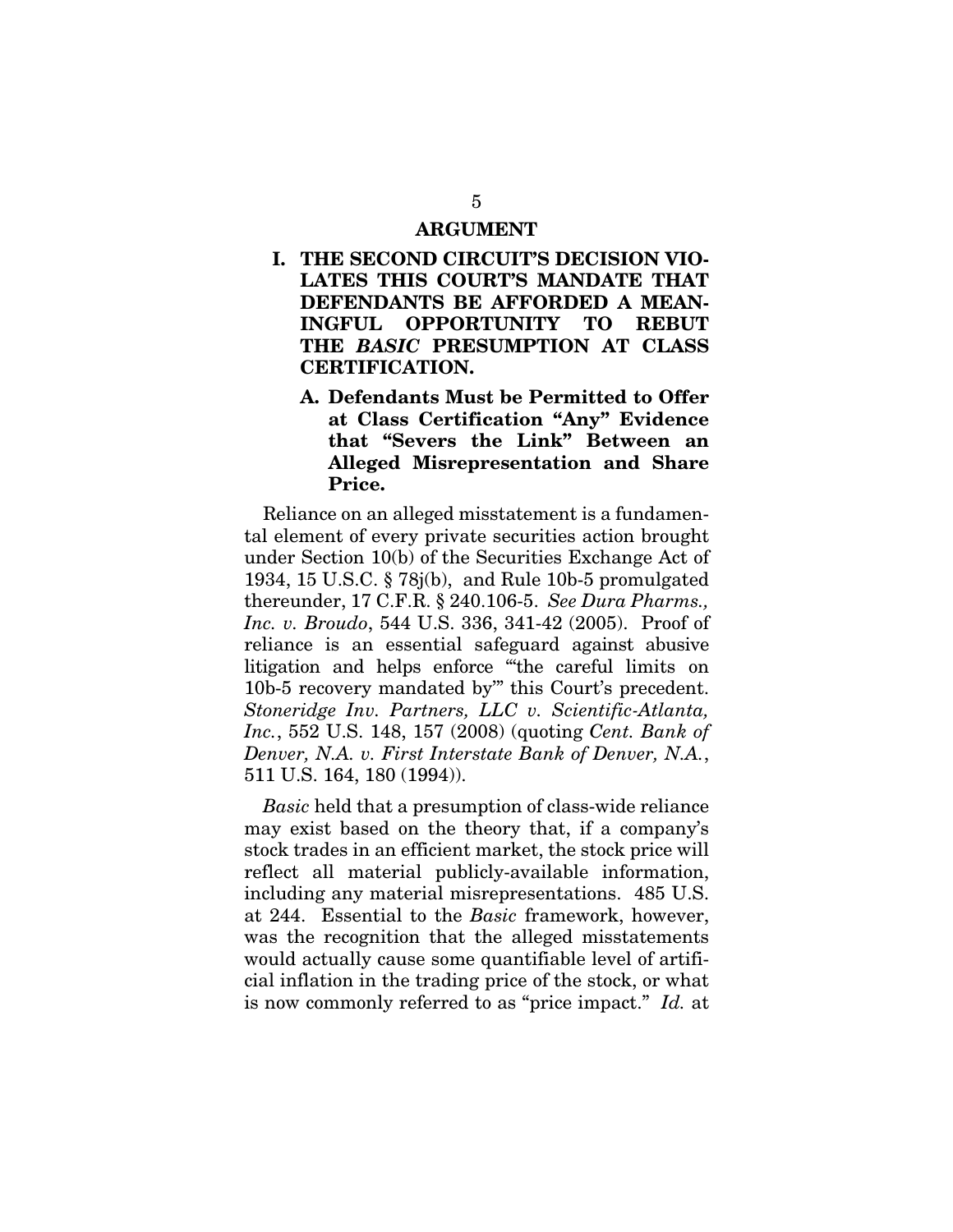245. *Basic* also recognized that defendants must have the opportunity to "rebut proof of the elements giving rise to the presumption, or show that the misrepresentation in fact did not lead to a distortion of price." *Id.* at 248. "*Any* showing that severs the link between the alleged misrepresentation and [] the price received (or paid) by the plaintiff . . . will be sufficient to rebut the presumption of reliance." *Id.* (emphasis added).

The Court's later decisions reiterated the precept that defendants must have a meaningful opportunity to rebut the *Basic* presumption at class certification by demonstrating "that the alleged misrepresentation did not, for whatever reason, actually affect the [stock's] market price." *Halliburton II*, 573 U.S. at 269. As this Court held in *Halliburton II*, the district court may not "artificially limit" defendants' rebuttal evidence at class certification, and defendants "may seek to defeat the *Basic* presumption at that stage through direct as well as indirect price impact evidence." *Id.* at 283.

Once a defendant demonstrates the absence of price impact from the alleged misrepresentations, "*Basic*'s fraud-on-the-market theory and presumption of reliance collapse." *Halliburton II* at 278. As a result, reliance becomes an individualized inquiry, common questions will not predominate, and a class may not be certified under Rule 23(b)(3).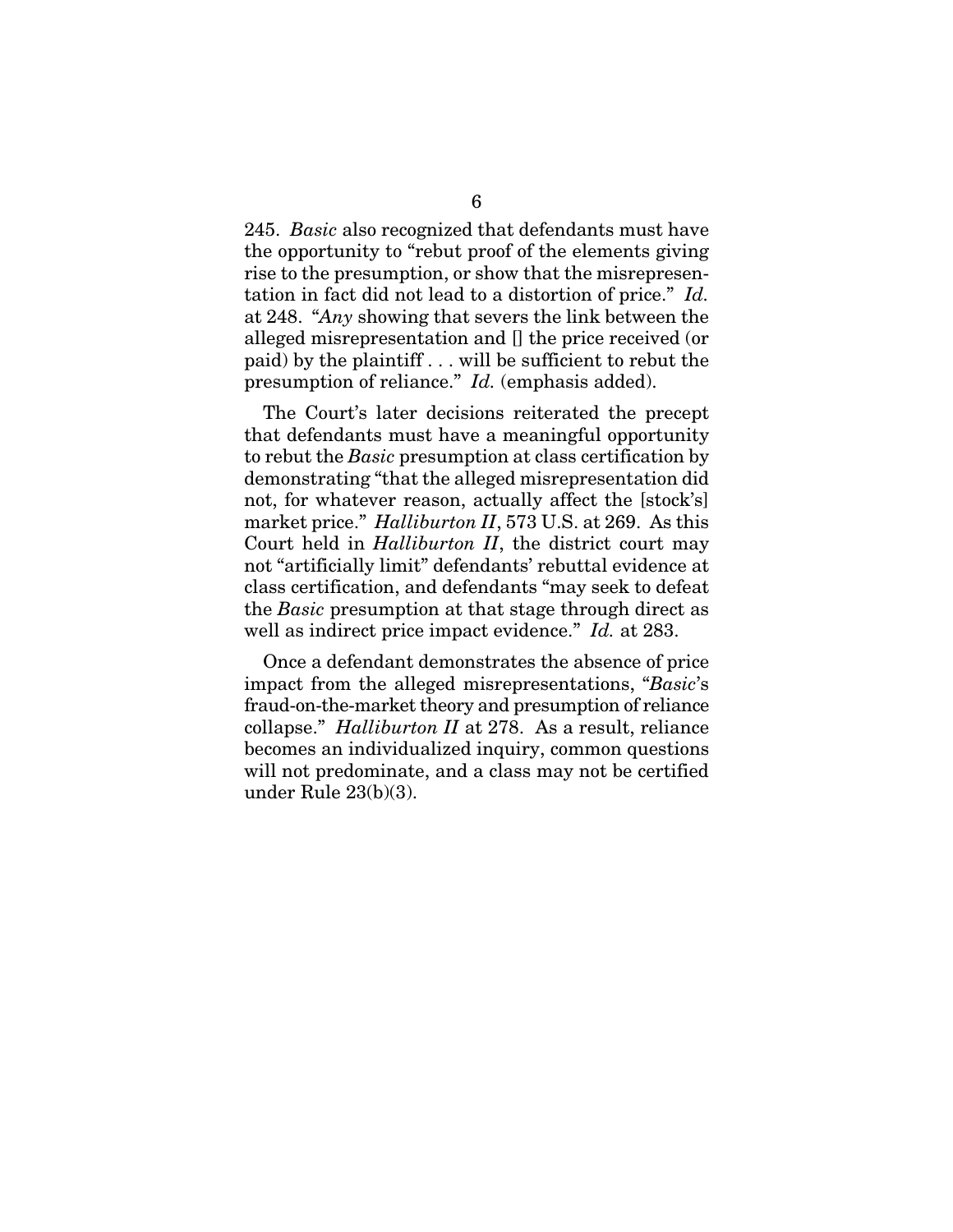## B. Plaintiffs' Invocation of the Inflation Maintenance Theory Significantly Increases the Burden on Defendants to Rebut the *Basic* Presumption and Has Recently Led to a Number of Significant Settlements Against Retailers.

Enterprising plaintiffs, however, have attempted to thwart the principles set forth in *Halliburton II*  by employing an "inflation maintenance" theory – a legal fiction that posits that a misrepresentation can "impact" trading price, even if it does not actually increase the price, because it either confirms existing market expectations or prevents the price from falling. By asserting the inflation maintenance theory at class certification, plaintiffs need only point to a decline in share price following what they self-servingly deem to be a "corrective" disclosure as purported evidence that the price "must have been" inflated all along, and that the inflation was due to the defendant's prior alleged misrepresentation.

The burden then shifts to the defendant to try to disprove the asserted "back-end" price impact by showing that the price decline was not, in fact, attributable to its prior misstatements and was due solely to newlydisclosed information. Such a showing is nearly impossible to make in most cases because "simply identifying other pieces of price-affecting news on the corrective disclosure date is not sufficient; such a showing does not demonstrate that *no* component of the change was associated with the disclosure." Note, *Congress, the Supreme Court, and the Rise of Securities-Fraud Class Actions*, 132 Harv. L. Rev. 1067, 1078 (2019); *see also*  Pet. App. 44a (if Petitioners' evidence showing no price impact of the alleged misstatements "can be neutralized by the mere assertion that the SEC's repackaging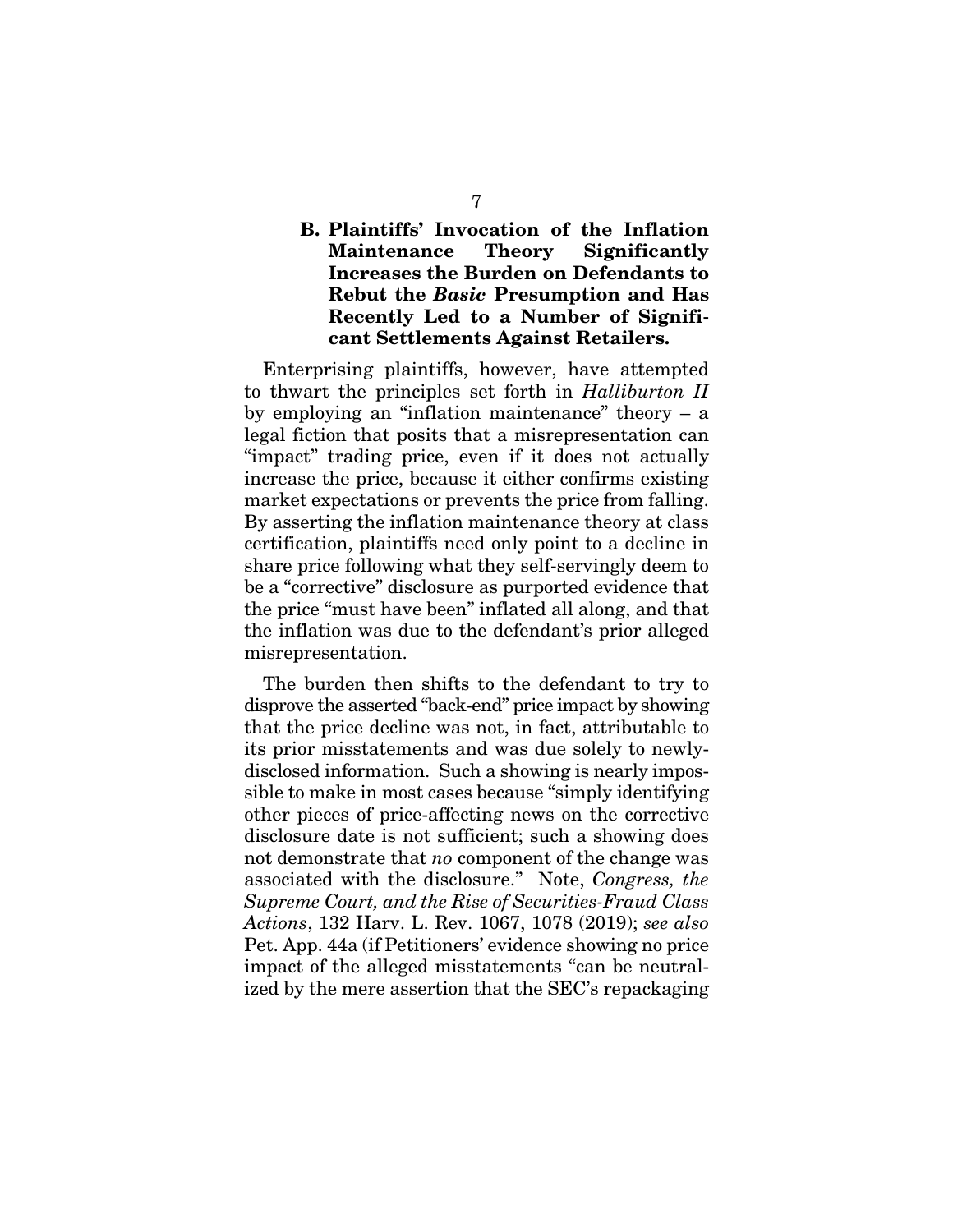of those disclosures must have at least contributed to the stock price declines, then the *Basic* presumption is truly irrebuttable and class certification is all but a certainty in every case.")(Sullivan, J., dissenting).2 Indeed, as the Second Circuit noted, "[i]n the wake of the Supreme Court's 2014 decision in *Halliburton II*, securities plaintiffs invoked the inflation-maintenance theory in 20/28 (71%) of federal district court cases involving a defendant's attempt to rebut the *Basic*  presumption . . . In all twenty of those cases, the district court held that the defendant failed to rebut the *Basic* presumption." Pet. App. 19a-20a (citations omitted).

Thus, relying solely on the theory of inflation maintenance, plaintiffs can successfully avoid highly inconvenient facts—like the fact that the alleged misstatements at issue did not affect the trading price of the stock—and force defendants to pursue the significantly more challenging path to rebuttal via proof that new facts on a given day were the *sole* cause of the price decline at issue.

The retail industry has already faced the adverse consequences of certification based on the inflation maintenance theory, where the alleged misstatements resulted in no price change, or even a downward movement in price. When faced with such a certification ruling, many retail defendants decide to settle, given the limited and discretionary relief of an interlocutory appeal under Rule 23(f) and the potential for months

<sup>&</sup>lt;sup>2</sup> The burden on Petitioners to disprove inflation maintenance was particularly heavy under the Second Circuit's mistaken determination that, contrary to Federal Rule of Evidence 301, defendants seeking to rebut the *Basic* presumption at class certification bear both the burden of production and the burden of persuasion. Pet. App. 32a.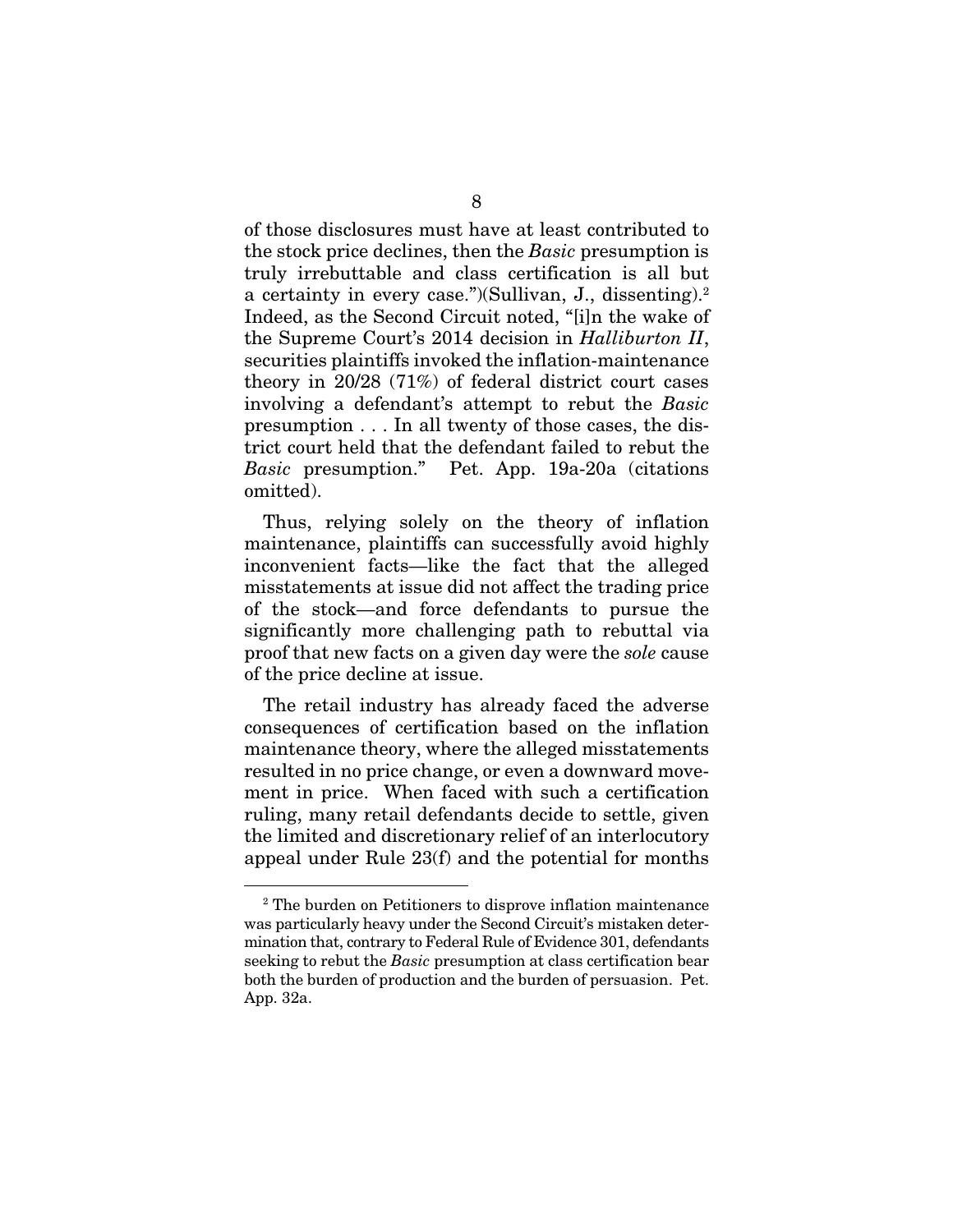(if not years) of litigation at great expense and distraction before the merits of their defenses will be decided.

In *Willis v. Big Lots, Inc.*, for example, the plaintiffs alleged that the company made false and misleading statements regarding its sales and financial prospects. 242 F. Supp. 3d 634, 641 (S.D. Ohio 2017). At class certification, the defendants demonstrated—and the plaintiffs conceded—that the alleged misrepresentations did not result in a statistically significant increase in share price at the time they were made—there was no "front-end" price impact. *Id.* at 656. The district court, however, accepted the plaintiffs' bare invocation of the inflation maintenance theory, holding that price impact may be demonstrated "either through evidence that a stock's price rose in a statistically significant manner after a misrepresentation or that it declined in a statistically significant manner after a corrective disclosure." *Id.* at 657. The court concluded that "[d]efendants failed to show that there was no statistically significant price impact following the corrective disclosures," held that they did not rebut the *Basic*  presumption of reliance, and certified the class. *Id.* at 659. Following certification, the parties settled for \$38 million. *Willis v. Big Lots, Inc*., Civ. No. 12-604 (S.D. Ohio Nov. 9, 2018), ECF No. 124.

This fact pattern has, unfortunately, become all too common in securities class actions brought against retailers and other corporate defendants across a variety of industries. *See, e.g.*, *Marcus v. J.C. Penney Co.*, Civ. No. 13-736, 2017 U.S. Dist. LEXIS 33257, at  $*5$  (E.D. Tex. Mar. 8, 2017) (certifying class claims against large retailer, despite finding no "front-end price impact" at the time of the alleged misrepresentations; shortly thereafter, the parties reached a \$97.5 million settlement); *In re Signet Jewelers Ltd. Sec.*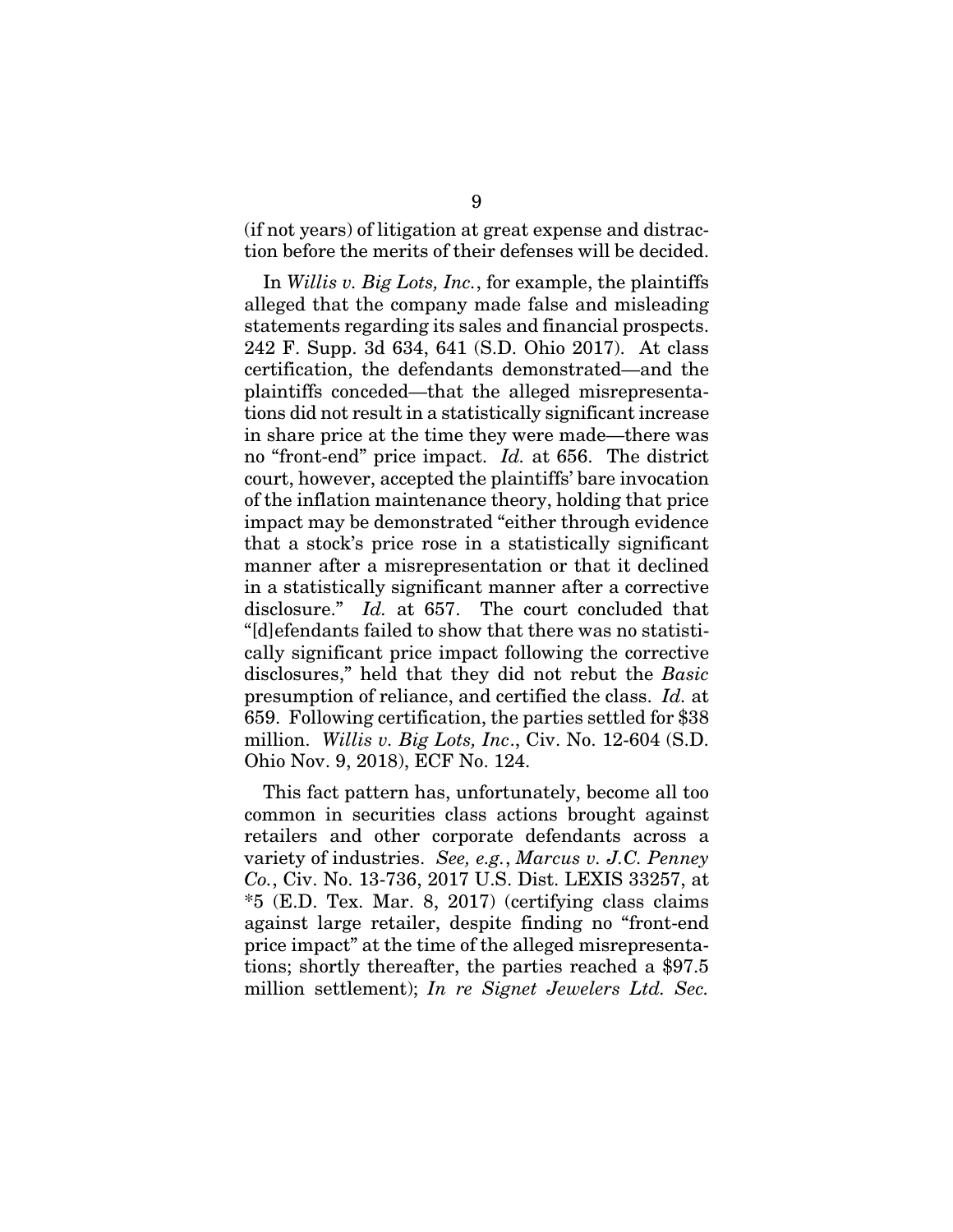*Litig.*, Civ. No. 16-6728, 2019 U.S. Dist. LEXIS 114695, at \*52 n.8 (S.D.N.Y. July 10, 2019) (finding defendants failed to "establish[] an absence of backend price impact" and certifying class, resulting in a \$240 million settlement); *Pirnik v. Fiat Chrysler Autos., N.V*., 327 F.R.D. 38, 45-46 (S.D.N.Y. 2018) (certifying class on the theory that defendant's share price "was already inflated by the first day of the Class Period based on misrepresentations that occurred before the Class Period began," prompting a \$110 million settlement); *IBEW Local 98 Pension Fund v. Best Buy Co.*, Civ. No. 11-429, 2014 U.S. Dist. LEXIS 108409, at \*19 (D. Minn. Aug. 6, 2014) (granting class certification against large retailer and holding that the alleged misrepresentations may have "prolonged the inflation of the price, or slowed the rate of fall. This impact on the stock price can support a securities fraud claim."), *rev'd*, 818 F.3d 775 (8th Cir. 2016); *SEB Inv. Mgmt. AB v. Symantec Corp.*, Civ. No. 18-02902, 2020 U.S. Dist. LEXIS 81661, at \*28 (N.D. Cal. May 8, 2020) (certifying class and holding that defendants bore the burden of showing that the alleged misrepresentations made during an investor call "did not in some way stem" the already 33% decline in share price following that call).

In short, the lower courts' application of this theory, without requiring direct evidentiary proof from plaintiffs of its applicability to the facts at hand, has already forced hundreds of millions of dollars in settlements before the Second Circuit's recent decision. The costs of continued litigation and the corresponding risk mean that securities class actions routinely settle following class certification, and the opportunity for this Court to address these harms is, therefore, rare.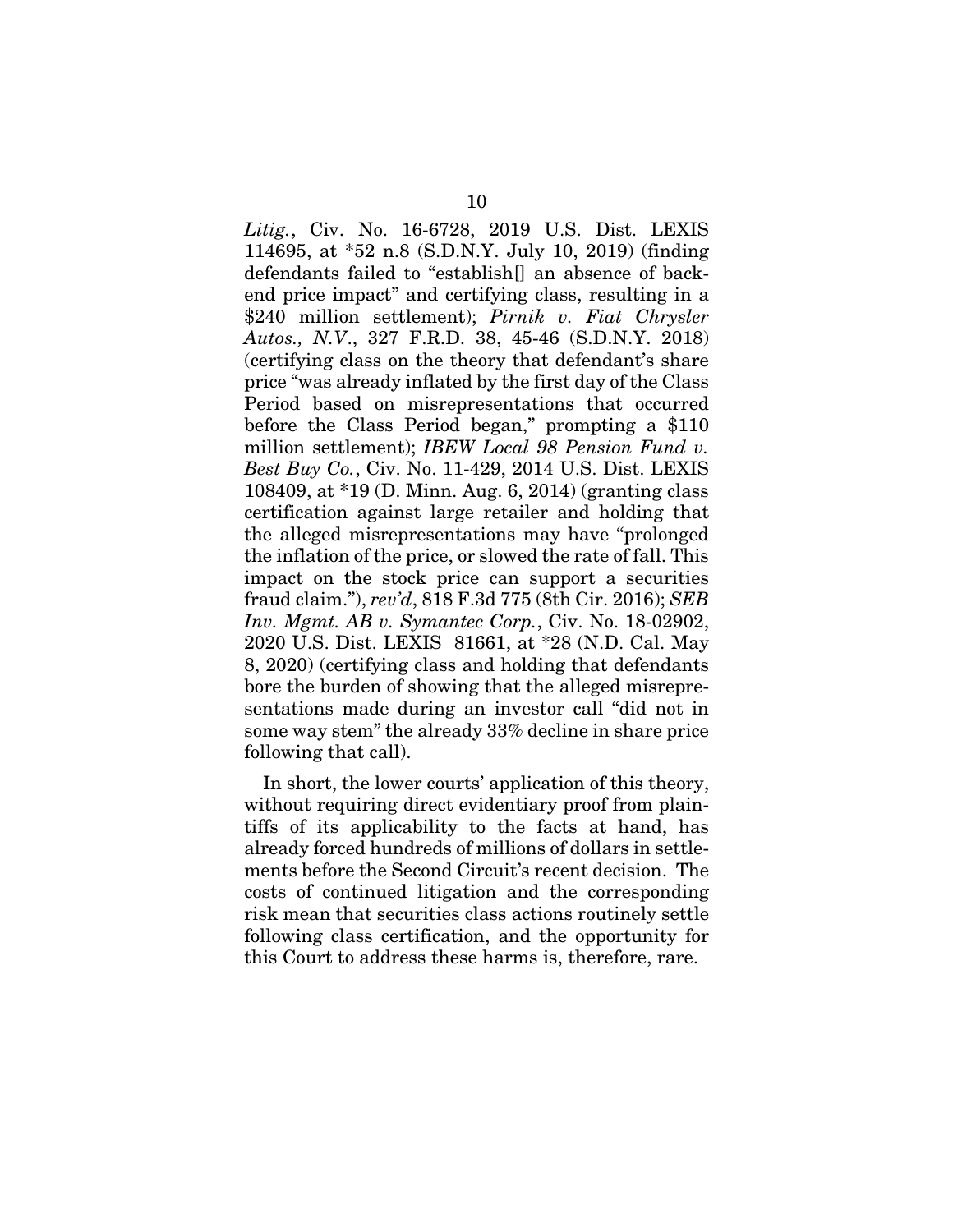## C. The Second Circuit Contravened *Halliburton II* in Prohibiting Petitioners' Evidence that Generic and Aspirational Statements Could Not Have Artificially Maintained Share Price.

Defendants face a nearly insurmountable burden when plaintiffs invoke the inflation maintenance theory at class certification. The Second Circuit has now magnified this harm by refusing to consider the generic and aspirational nature of a defendant's alleged misstatements in assessing price impact.

Unlike the disclosures at issue in the actions above (*supra* at 10), Goldman's alleged misrepresentations did not concern the company's financial condition, assure its present compliance with specific regulatory requirements, or contain any other information that could credibly have artificially maintained share price. The alleged misstatements include:

- "Our clients' interests always come first . . ."
- "As we have expanded the scope of our business" and our client base, we increasingly have to address potential conflicts of interest . . ."
- "Integrity and honesty are at the heart of our business."

Pet. App. 4a-5a. Virtually every public company makes similarly unremarkable statements in their code of ethics and other public disclosures.

It strains credulity to believe that such generic and vague statements played any role in inflating or maintaining the company's share price. As Judge Sullivan correctly observed in dissenting below: "[N]o reasonable investor would have attached any significance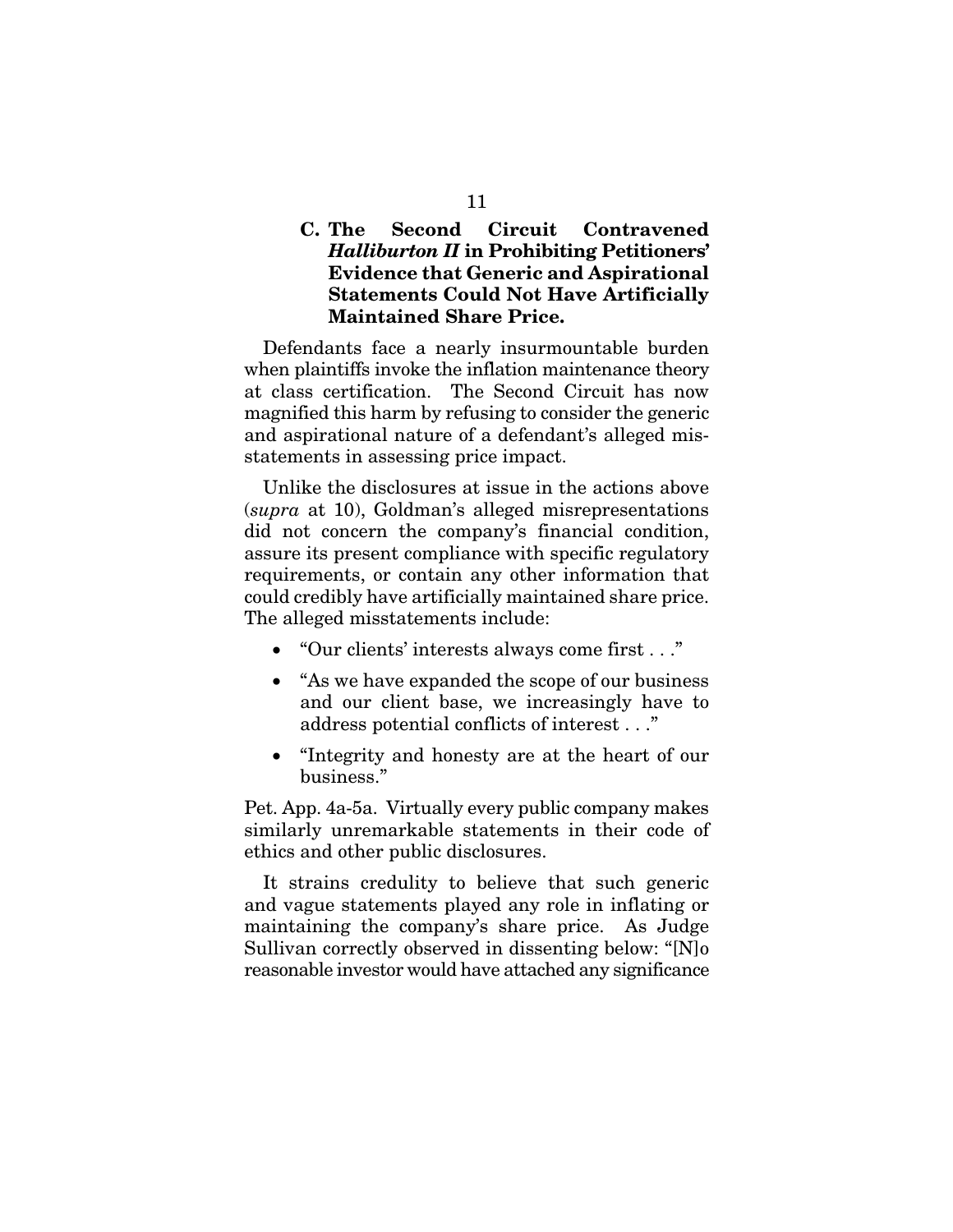to the generic statements on which Plaintiffs' claims are based." *Id.* at 45a.

Nevertheless, the Second Circuit refused to consider the generic nature of these statements in evaluating whether Petitioners had successfully rebutted the *Basic* presumption, holding instead that such an inquiry would impermissibly probe the materiality of the statements and that "materiality is not an appropriate consideration at the class certification stage." *Id*. at 21a (quotations and citations omitted).

The Second Circuit's decision in this respect violates this Court's holdings in *Basic* and *Halliburton II* that *any* showing that severs the link between share price and the alleged misstatement is sufficient to rebut the presumption of reliance, and that defendants must be afforded a meaningful opportunity to rebut the presumption at class certification "through direct *as well as indirect* price impact evidence." *Halliburton II*, 573 U.S. at 283 (emphasis added). Indeed, *Halliburton II* explicitly held that "if a defendant could show that the alleged misrepresentation did not, *for whatever reason*, actually affect the market price . . . then the presumption of reliance would not apply." 573 U.S. at 269 (emphasis added).

Petitioners supplied just such a reason: the company's generic, aspirational alleged misstatements were not capable of affecting the stock price. Having adopted the notion that Petitioners' statements could have maintained an artificially inflated share price, despite any proof in support of that hypothesis, the Second Circuit could not then refuse to consider rebuttal evidence demonstrating *why* they, in fact, did not.

This holds true even if the same evidence would separately be relevant at the merits stage of the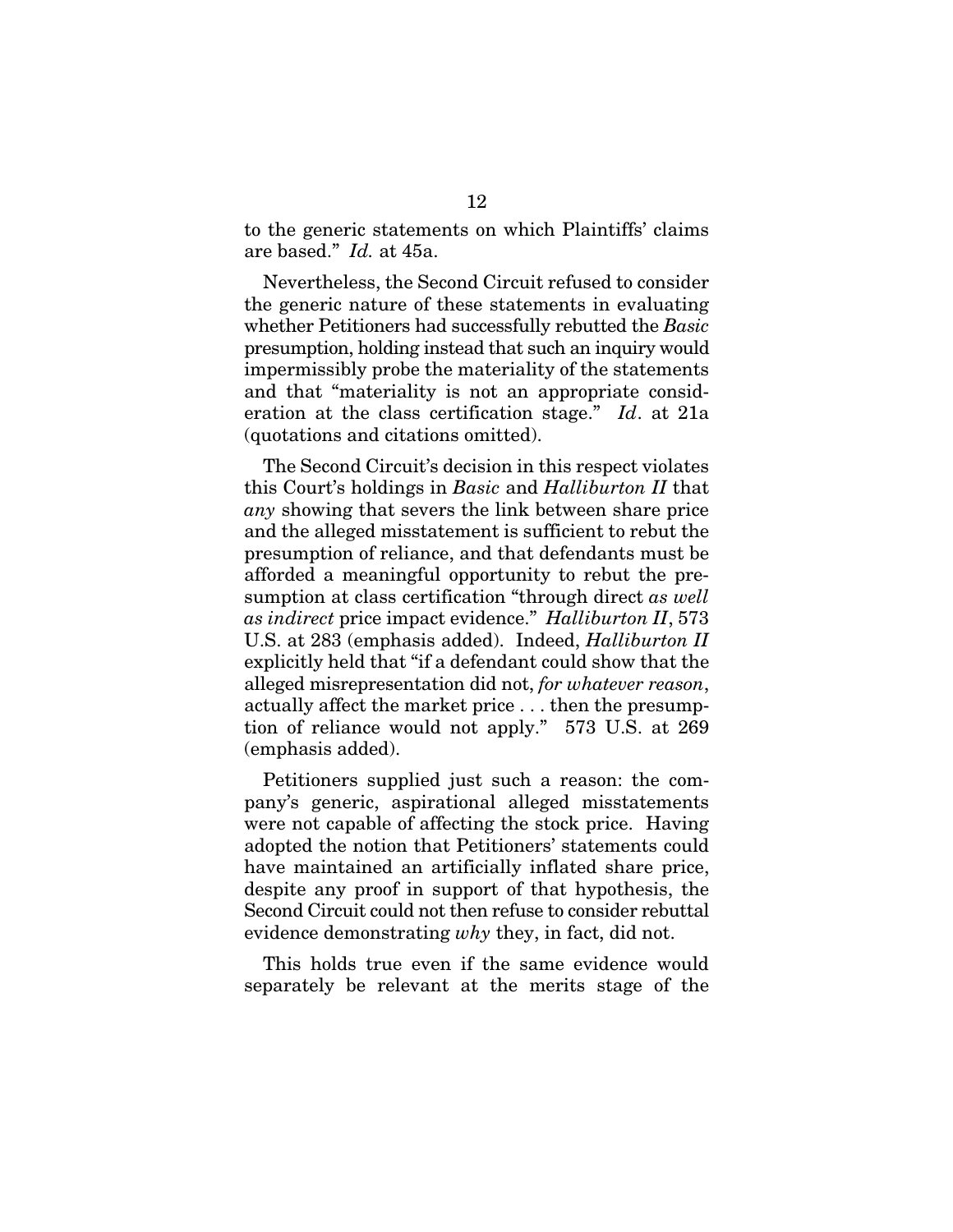proceedings. *Halliburton II*, 573 U.S. at 282-284; *see also Comcast Corp. v. Behrend*, 569 U.S. 27, 35 (2013) (courts at the class certification stage must "determin[e] that Rule 23 is satisfied, even when that requires inquiry into the merits of the claim."); *Wal-Mart Stores, Inc. v. Dukes*, 564 U.S. 338, 350-51 (2011) ("[C]ertification is proper only if the trial court is satisfied, after a rigorous analysis, that the prerequisites of Rule 23 [] have been satisfied. . . . Frequently that 'rigorous analysis' will entail some overlap with the merits of the plaintiff's underlying claim. That cannot be helped.") (quotations and citations omitted). This Court has long recognized that questions relevant to the applicability of the *Basic* presumption may be adjudicated both at class certification and on the merits. *Dukes*, 564 U.S. at 351, n.6 ("To invoke [the *Basic*] presumption, the plaintiffs seeking 23(b)(3) certification must prove that their shares were traded on an efficient market, . . . an issue they will surely have to prove again at trial in order to make out their case on the merits.").3

In applying the inflation maintenance theory to Petitioners' generic and aspirational disclosures and then declining to consider Petitioners' rebuttal evidence demonstrating why such disclosures did not affect share price, the Second Circuit adopted a framework that will essentially guarantee class certification

<sup>3</sup> The Second Circuit's reliance on *Amgen Inc. v. Connecticut Retirement Plans & Trust Funds,* 568 U.S. 455 (2013) is misplaced. *Amgen* stands for the proposition that plaintiffs are not required to prove the materiality of an alleged misrepresentation at class certification. It does not speak to the type of rebuttal evidence that a defendant may offer and a court must consider in evaluating price impact. As set forth above, *any* evidence that severs the link between a misrepresentation and share price is properly before the court at class certification. *Supra*, at 6.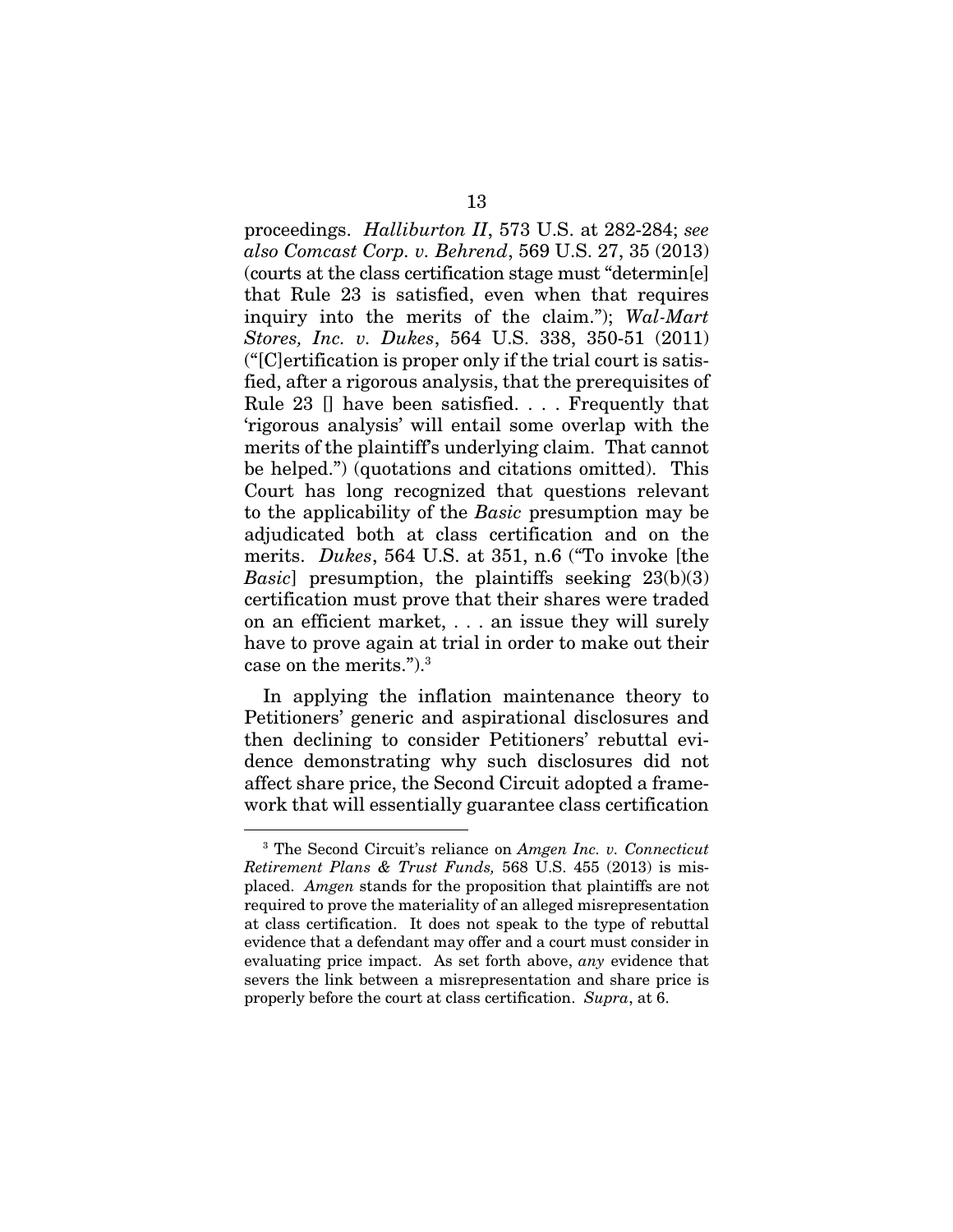following a significant stock drop upon negative news. In other words, the presumption that this Court said was "rebuttable" becomes in effect rebuttal-proof because essential evidence directly relevant to price impact is deemed off limits to defendants.

The Second Circuit's ruling will have a significant and detrimental impact on publicly-traded retailers. First, the sheer volume of securities class actions continues to rise and is now at an all-time high. Last year alone, shareholder plaintiffs filed 268 new securities class actions, nearly double the historical average, and approximately one in every 14 S&P 500 companies (or 7.2%) was subject to a securities action in federal court. Cornerstone Research, *Securities Class Action Filings: 2019 Year in Review* 5, 45 (2020), https://tinyurl.com/y7c7kmbh. The bulk of these cases are filed in the Second Circuit, where last year filings increased by 45% to 103 new actions, the highest number on record. *Id.* at 38. The inescapable reality is that the *overwhelming* majority of securities class claims will settle if a class is certified, and less than 1% of such cases have reached a trial verdict. *Id.* at 16; *see also* Kevin LaCroix, *Rare Securities Class Action Lawsuit Trial Results in Partial Verdict for Plaintiffs*, D&O Diary (Feb. 5, 2019), https://tinyurl.com/y57 mfqvu (noting that fewer than 25 of the over 5,200 securities class actions filed since 1996 have gone to trial). All told, over \$104 billion has been paid to settle securities class actions since 1996. *See* Stanford Law School, Securities Class Action Clearinghouse, https://tinyurl.com/y58lwf2l (last visited Sept. 23, 2020).

If the decision below is permitted to stand, these already alarming figures will only skyrocket as plaintiffs flock to the Second Circuit, given the near certainty they will be granted certification of an extensive class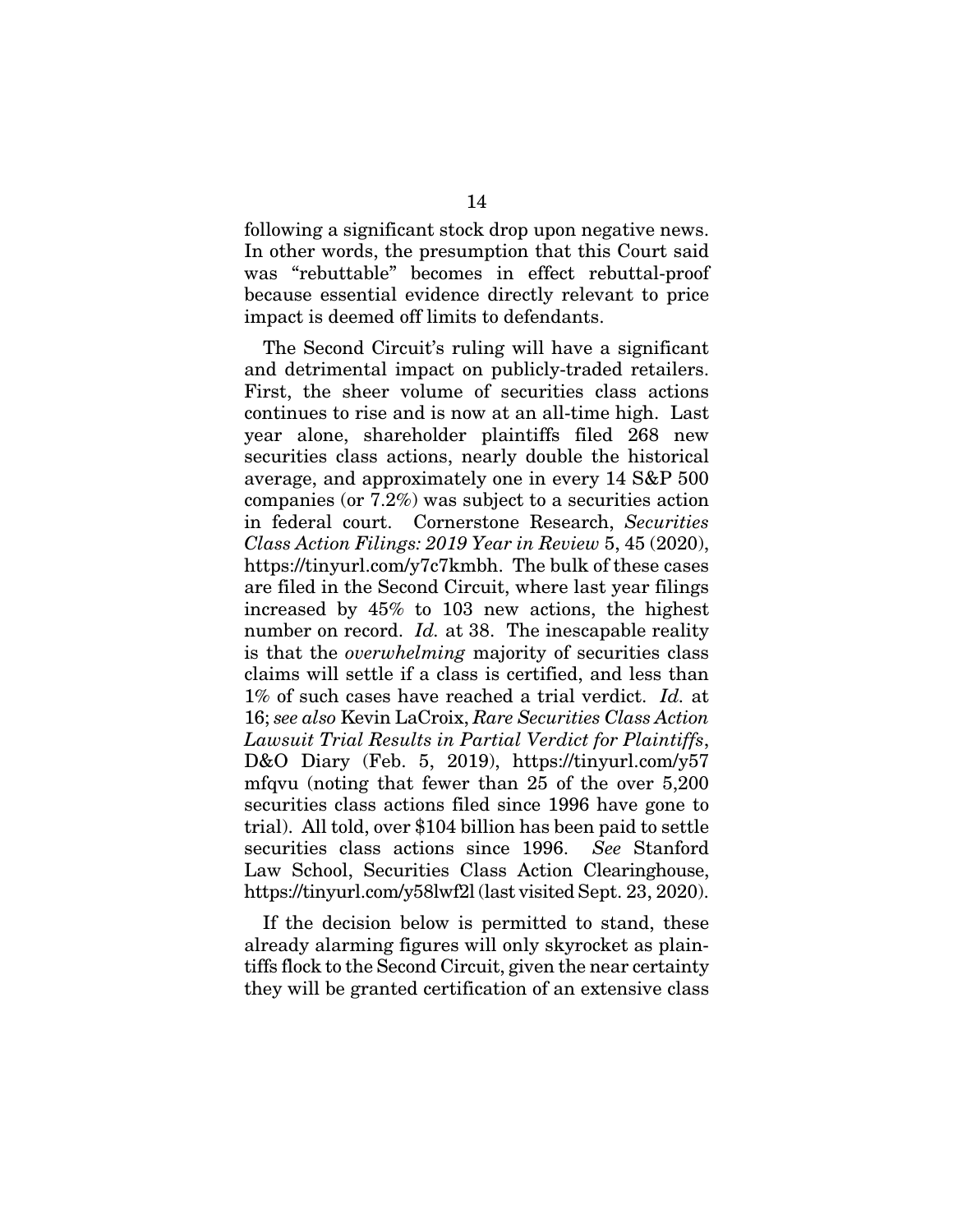following a stock drop and, thereby, obtain a significant settlement windfall. Given the extraordinarily high settlement rate of these cases, the Court should take this opportunity and grant certiorari to curtail this otherwise inescapable surge.

## II. AS "SOCIAL RESPONSIBILITY" DISCLO-SURES EXPAND, SO TOO DOES LIABILITY RISK UNDER THE SECOND CIRCUIT'S DECISION.

The decision below is especially troubling in light of recent shareholder initiatives to broaden the scope of public disclosures, such as those related to "social responsibility" efforts. As retailers and others respond to investors' calls to expand Environmental, Social and Governance (ESG) reporting, they become more vulnerable to meritless securities class actions arising out of aspirational statements akin to those at issue here. The Second Circuit's acceptance of generic disclosures as the basis for class certification—despite ample evidence that Petitioners' statements did not impact the company's share price when made—will force publicly-traded retailers into a difficult choice: decline to heed investors' calls for increased ESG disclosures, or speak publicly and risk litigation without a meaningful ability to challenge price impact.

Over the last several years, U.S. public companies including large retailers have faced increasing pressure from investors to disclose their goals and initiatives related to matters ranging from climate change to diversity and sustainability to data privacy.4

<sup>4</sup> While the SEC has not, to date, required the disclosure of ESG issues outside the general materiality framework, the Investoras-Owner Subcommittee of the SEC Investor Advisory Committee recently recommended that the agency generate an ESG-specific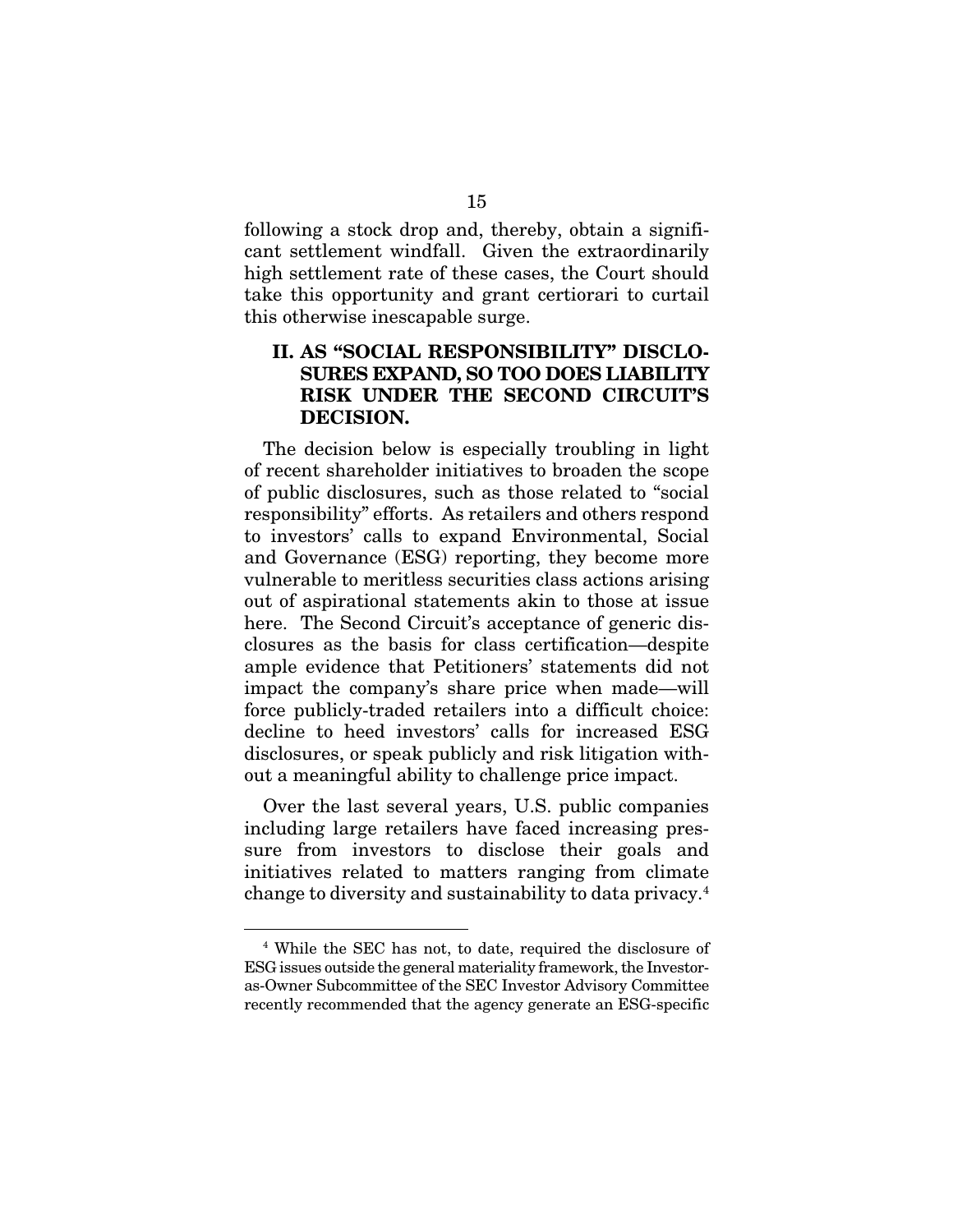Earlier this year, for instance, the chairman of BlackRock, Inc., the world's largest asset manager, penned an open letter to the CEOs of the nation's leading companies, urging them to report additional sustainability and climate-related metrics. The letter admonished: "[W]e will be increasingly disposed to vote against management and board directors when companies are not making sufficient progress on sustainability-related disclosures and the business practices and plans underlying them." Letter from Larry Fink, CEO and Chairman of BlackRock, Inc. (Jan. 28, 2020), https://tinyurl.com/ycluszll. Other large investors have similarly lobbied U.S. corporations to disclose their sustainability efforts in routine SEC filings and have threatened to "take appropriate voting action against board members at companies" that fail to do so. Letter from Cyrus Taraporevala, President & CEO of State Street Global Advisors (Jan. 28, 2020), https://tinyurl.com/y6bffeqh; *see also* T. Rowe Price, Environmental, Social and Governance 2019 Report (2020), at 29, https:// tinyurl.com/y3wze46r ("At T. Rowe Price, we've been active in using our scale and influence to drive change. In fact, ESG disclosure was our #1 engagement topic of 2019, with environmental disclosure a feature of 38% of our ESG engagements.").

Likewise, in the wake of recent protests in support of racial equity, numerous significant investors have called for additional disclosures regarding workplace diversity and have urged companies to "publicly state what they are doing to combat racism and police

disclosure framework, and such a framework may be forthcoming. *See* Recommendation from the Investor-as-Owner Subcommittee of the SEC Investor Advisory Committee Relating to ESG Disclosure (May 14, 2020), https://tinyurl.com/yy4r53wx.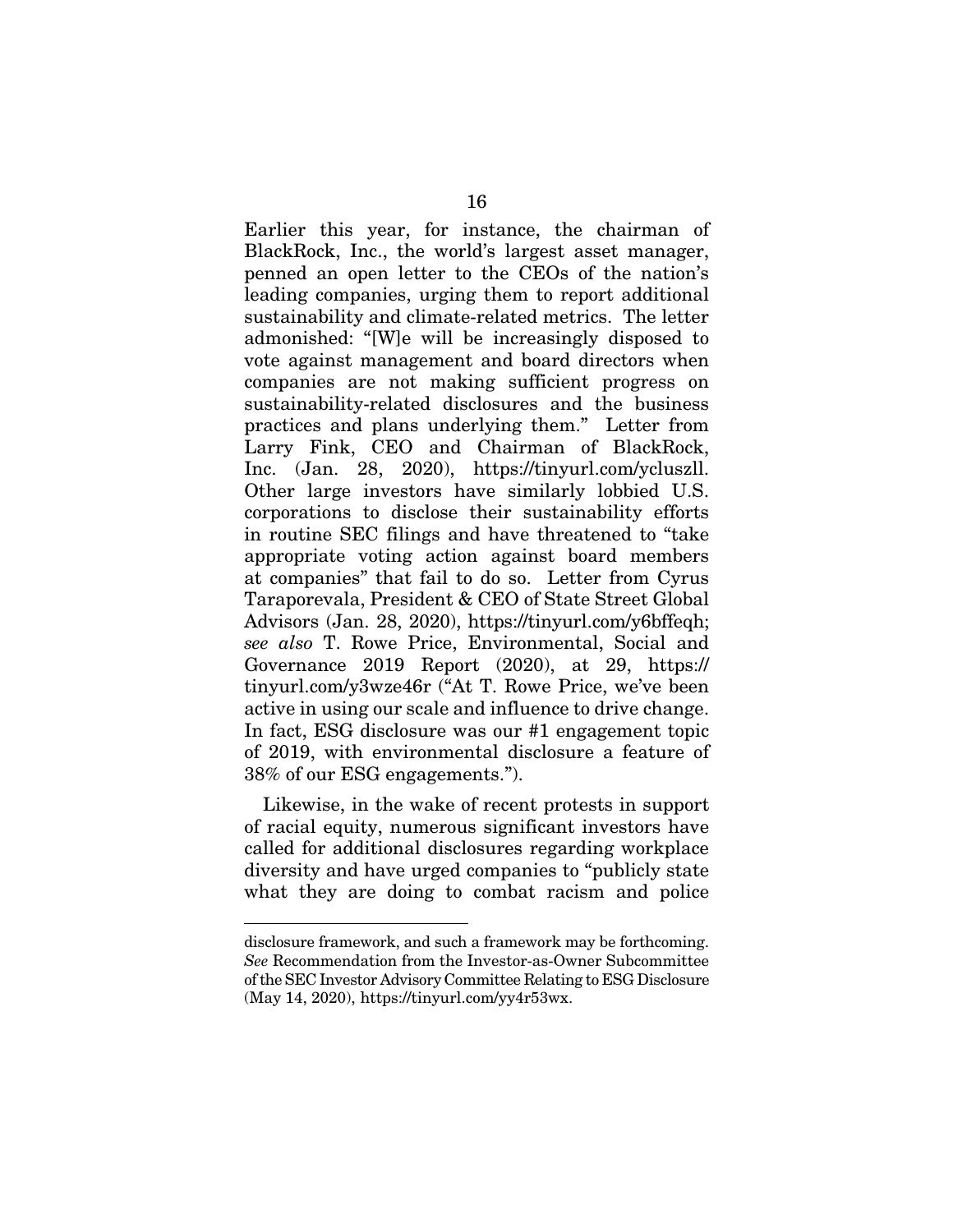brutality." John Streur, *Corporations and Investors Must Do More to Combat Racism*, Calvert Impact Blog (June 2, 2020) https://tinyurl.com/y5g9ablx; *see also*  Ross Kerber & Simon Jessop, *The Heat's on Corporate America to Reveal Racial Diversity Data*, Reuters (July 2, 2020) https://tinyurl.com/yyle49my ("Activist investors say efforts to make diversity data public are gathering momentum, partly since this can be easier than reforms like adding social metrics to CEO pay programs or naming new board members.").

Many public companies—including RLC members are attempting to respond to these investor demands and are increasingly discussing their goals and plans to combat climate change, further diversify their workforce and board composition, and protect their consumer and employee data, among other things. An estimated 76% of retail and other consumer-facing companies in the Russell 3000 index included some level of ESG disclosure in their 2018 annual reports filed with the SEC. *See* Leah Rozin, *ESG Risks Trickle into Financial Filings* (Oct. 21, 2019), https://tinyurl.com/y56u29f5. A recent survey of SEC filings by the top 50 companies by revenue in the Fortune 100 revealed that every company surveyed increased its ESG disclosures in at least one category in their proxy statements between 2019 and 2020, and 42% of those surveyed also increased their ESG disclosures in at least one category in their annual report on Form 10-K. White & Case, "ESG Disclosure Trends in SEC Filings" (Aug. 13, 2020), https://tinyurl.com/y2m474kd. This recent proliferation of forward-looking, aspirational statements, however, could put RLC members directly in the cross-hairs of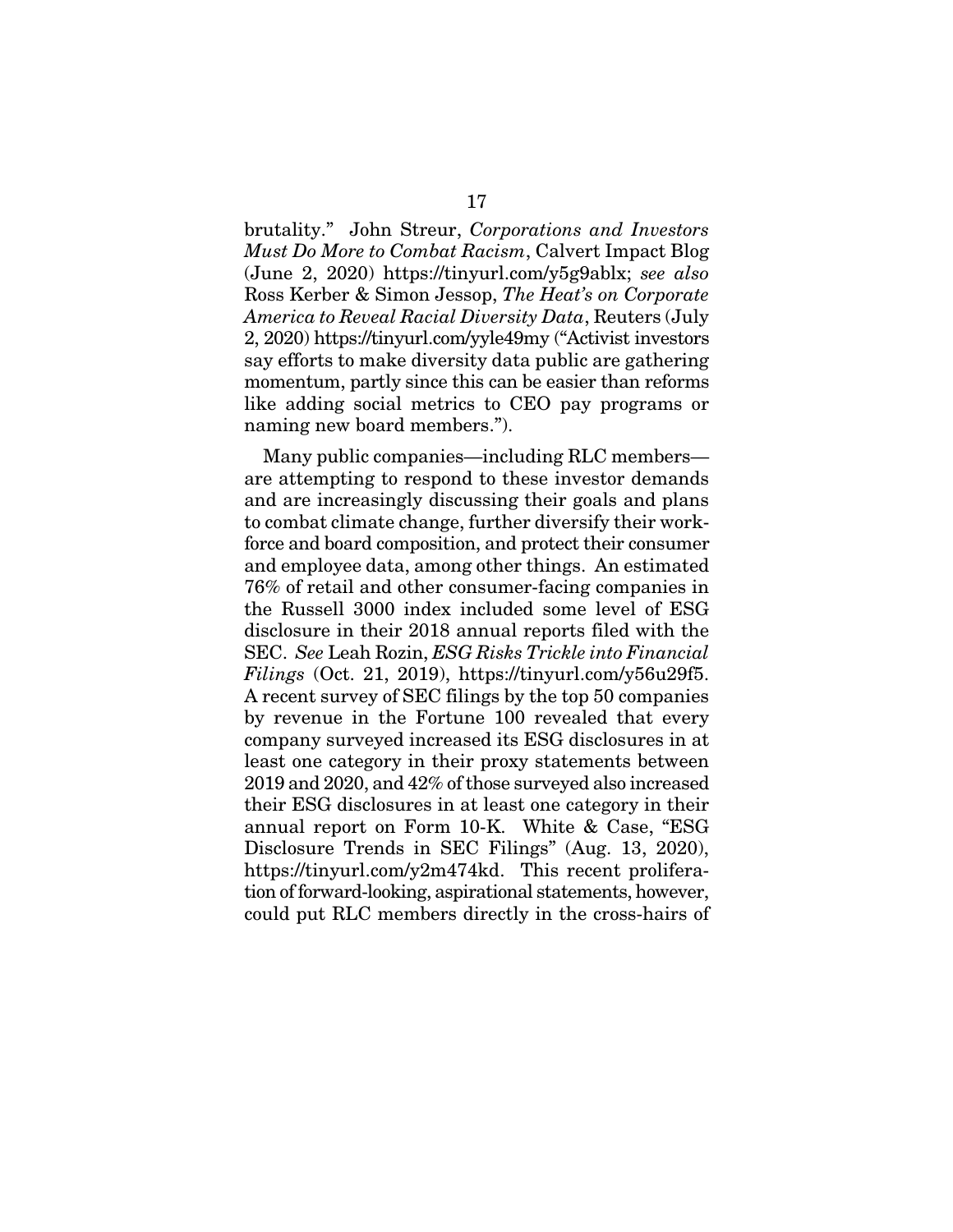the Second Circuit's decision, with potentially punitive results.5

The troubling implications of the Second Circuit's decision on the retail industry are not difficult to imagine. For instance, retailers that make general public statements such as "we are committed to diversity and inclusion" or "we maintain policies to ensure a discrimination-free work environment" open themselves up to potentially significant liability based on those statements if in the future, for example, an EEOC investigation alleges race or gender discrimination at the organization and the stock price falls, even if the investigation was prompted by public reports which themselves had no price impact.<sup>6</sup>

<sup>&</sup>lt;sup>5</sup> Corporations are already subject to "event-driven" securities litigation based on their largely aspirational ESG disclosures. In the wake of the highly-publicized Equifax data breach, for instance, shareholders brought Section 10(b) claims against the company and certain of its officers. *In re Equifax Inc. Sec. Litig.*, Civ. No. 17-03463 (N.D. Ga. Apr. 23, 2018), ECF No. 49. The plaintiffs claimed that statements such as "[s]afeguarding the privacy and security of information . . . is a top priority for Equifax" were false and misleading, and artificially inflated the company's share price, despite the fact that the price did not move at the time of the alleged misstatements. *Id*. at 2, 168-169. After the district court denied their motion to dismiss, the defendants settled for \$149 million. *In re Equifax Inc. Sec. Litig.*, Civ. No. 17-03463 (N.D. Ga. June 26, 2020), ECF No. 182.

<sup>6</sup> Public companies' statements regarding the promotion of diverse employees to management positions and the role that diversity plays in the board nomination process have become the focus of shareholder litigation in recent months. *See, e.g.*, *Lee v. Fisher,* Civ. No. 20-06163 (N.D. Cal. Sept. 1, 2020), ECF No. 1 (shareholder derivative action filed against The Gap, Inc. board alleging that the company's directors made "false assertions about the Company's commitment to diversity," in breach of their "duty of candor [and in violation] of the federal proxy laws");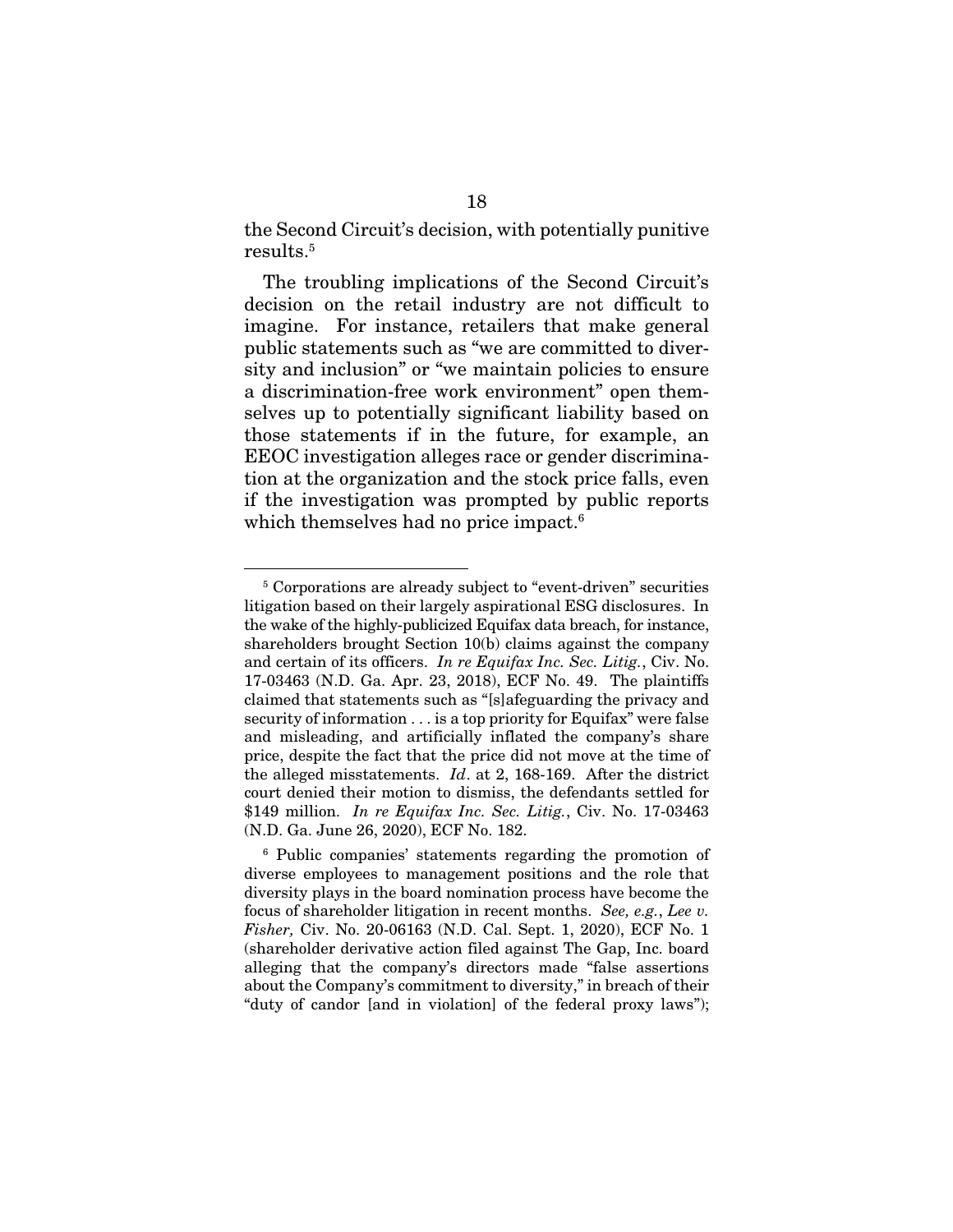Under the Second Circuit's decision, it would be nearly impossible for the retailer defendant to rebut the *Basic* presumption at class certification by showing that its ESG disclosures had no price impact. In the hypothetical above, the defendant could offer event studies demonstrating that neither the aspirational statements nor the subsequent public reports of discrimination actually resulted in a statistically significant price change, but that would not suffice. Pet. App. 29a-30a (upholding the district court's determination that "the absence of price movement, . . . in and of itself, is not sufficient to sever the link between the first corrective disclosures and the subsequent stock price drop."). Nor would the defendant be entitled to point to the generic and aspirational nature of its statements at class certification because, according to the Second Circuit, the nature of the statements speaks to materiality and must be left for adjudication on the merits. Pet. App. 22a.

The defendant's sole avenue to defeat class certification would be to demonstrate that the stock drop at the end of the class period was *entirely* attributable to the only "new" information released on that day (e.g., the announcement of an EEOC investigation) and not a

*Falat v. Sacks*, Civ. No. 20-01782 (C.D. Cal. Sept. 18, 2020), ECF No. 1 (shareholder breach of fiduciary duty action against the board of Monster Beverage Corporation, alleging that the board lacks "meaningful representation" despite the company's claims that diversity is a "tremendous asset"); *Klein v. Ellison*, Civ. No. 20-04439 (N.D. Cal. July 2, 2020), ECF No. 1 (derivative action against the Oracle board); *Kiger v. Mollenkopf*, Civ. No. 20-1355 (N.D Cal. July 17, 2020), ECF No. 1 (derivative action against the Qualcomm board). While not brought under the federal securities laws, these actions nevertheless demonstrate that the type of aspirational ESG disclosures companies are encouraged to make may increase shareholder litigation.